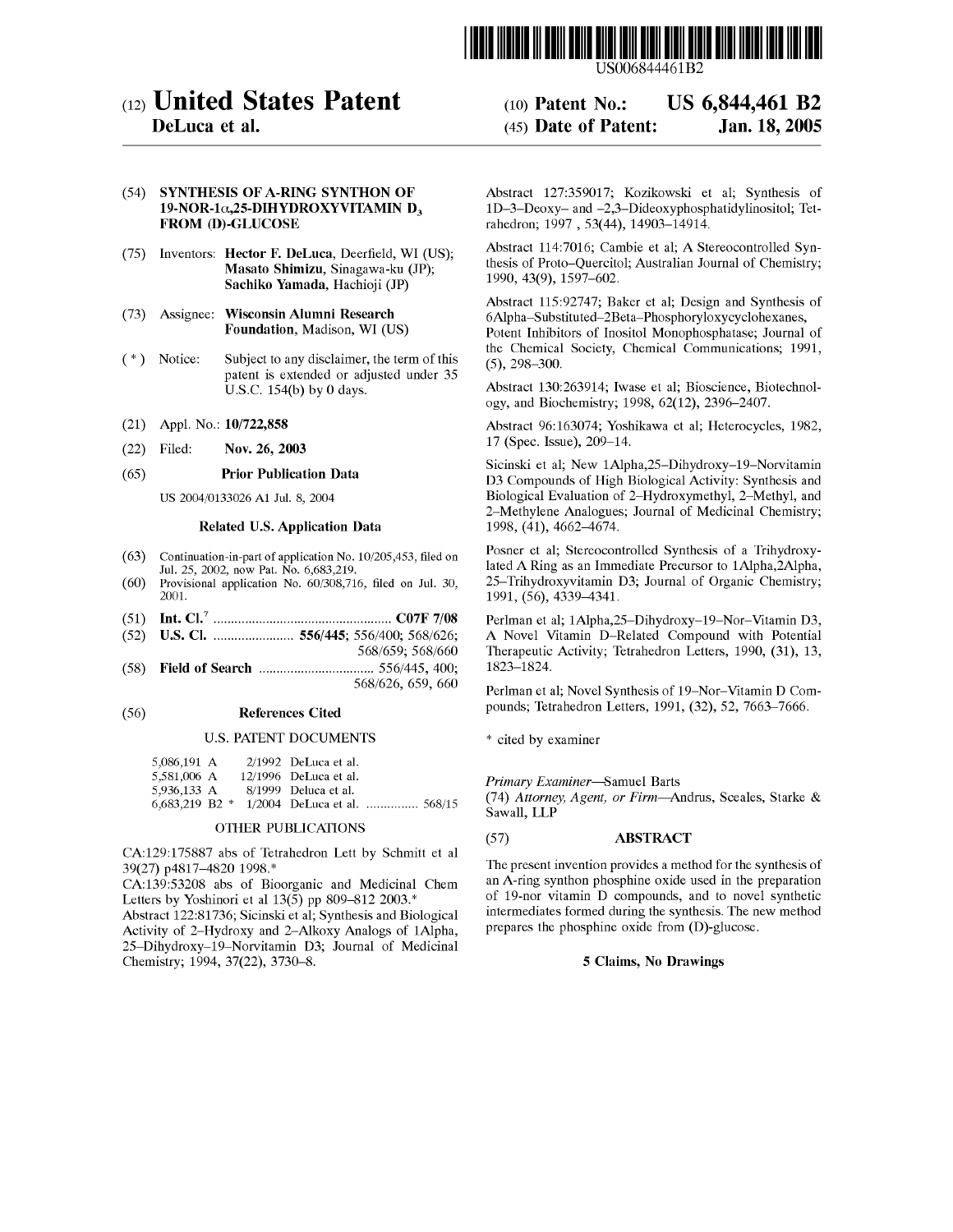#### **SYNTHESIS OF A-RING SYNTHON OF 19-NOR-la,25-DIHYDROXYVITAMIN D<sup>3</sup> FROM (D)-GLUCOSE**

#### CROSS-REFERENCE TO RELATED APPLICATIONS

The present application is a continuation-in-part application of U.S. patent application Ser. No. 10/205,453, filed Jul. 25, 2002, and now U.S. Pat. No. 6,683,219, which application is based on and claims priority from provisional patent <sup>10</sup> Application No. 60/308,716 filed on Jul. 30, 2001.

#### **BACKGROUND OF THE INVENTION**

The present invention relates to vitamin D compounds, and more particularly to the synthesis of an A-ring synthon <sup>15</sup> used in the preparation of 19-nor vitamin D compounds, and to novel synthetic intermediates formed during the synthe**sis.** 

The natural hormone,  $1\alpha$ ,25-dihydroxyvitamin D<sub>3</sub> and its analog in ergosterol series, i.e.  $1\alpha$ ,25-dihydroxyvitamin D<sub>2</sub> are known to be highly potent regulators of calcium homeostasis in animals and humans, and their activity in cellular differentiation has also been established, Ostrem et al., Proc. Natl. Acad. Sci. USA, 84, 2610 (1987). Many structural analogs of these metabolites have been prepared and tested, including 1 $\alpha$ -hydroxyvitamin  $D_3$ , 1 $\alpha$ -hydroxyvitamin  $D_2$ , various side chain homologated vitamins and fluorinated analogs. Some of these compounds exhibit an interesting separation of activities in cell differentiation and calcium 30 regulation. This difference in activity may be useful in the treatment of a variety of diseases.

The discovery of the hormonally active form of vitamin  $D_3$ , 1 $\alpha$ ,25-dihydroxyvitamin  $D_3$  (1 $\alpha$ ,25-(OH)<sub>2</sub> $D_3$  or calcitriol) has greatly stimulated research into its physiology  $_{35}$ and chemistry. As previously noted, it has been established that  $1\alpha$ ,25-(OH)<sub>2</sub>D<sub>3</sub> not only regulates the mineral metabolism in animals and humans, but also exerts potent effects upon cell proliferation and cellular differentiation. Therefore, the chemistry of vitamin D has been recently  $_{40}$ focused on the design and synthesis of analogs that can exert selective biological actions.

Recently, a class of vitamin D analogs has been discovered, i.e. the so called 19-nor-vitamin **D** compounds, which are characterized by the replacement of the A-ring 45 exocyclic methylene group (carbon 19), typical of the vitamin **D** system, by two hydrogen atoms. Biological testing of such 19-nor-analogs (e.g., la,25-dihydroxy-19-nor-vitamin **D<sup>3</sup> )** revealed a selective activity profile with high potency in inducing cellular differentiation, and very low calcium 50 mobilizing activity. Thus, these compounds are potentially useful as therapeutic agents for the treatment of malignancies, or the treatment of various skin disorders. Different methods of synthesis of such 19-nor-vitamin D analogs have been described. See for example Perlman et al., 55 Tetrahedron Lett. 31, 1823 (1990); Perlman et al., Tetrahedron Lett. 32, 7663 (1991), DeLuca et al., U.S. Pat. No. 5,086,191, and DeLuca et al U.S. Pat. No. 5,936,133.

In one particularly advantageous method, the preparation of various 19-nor-vitamin D compounds can be accom- 60 plished by the condensation of a bicyclic Windaus-Grundmann type ketone having the desired side chain structure with an A-ring phosphine oxide to the corresponding 19-nor vitamin D analog followed by deprotection, particularly at C-1 and C-3 in the latter compounds. One method of 65 preparing the required A-ring phosphine oxides is to transform a methyl ester obtained from quinic acid into the

desired A-ring synthon in accordance with the synthesis set forth in DeLuca et al U.S. Pat. No. 5,936,133. It is, however, desirable to provide an alternate method for preparing such A-ring phosphine oxides.

#### SUMMARY OF THE INVENTION

The present invention provides a new method for the synthesis of an A-ring synthon phosphine oxide used in the preparation of 19-nor vitamin D compounds, and to novel synthetic intermediates formed during the synthesis. The new method prepares the phosphine oxide from (D)-glucose.

The A-ring synthon phosphine oxide to be prepared is represented by the following structure



where the wavy line indicates a stereochemical center so that the phosphine oxide substituent may have either the **R** or **S**  configuration, and may thus be obtained as a mixture of two isomers. Each of  $\mathbb{R}^3$ ,  $\mathbb{R}^4$  and  $\mathbb{R}^5$  may independently be selected from a hydroxy protecting group, but preferably **R<sup>3</sup>** and  $\mathbb{R}^3$  are both a t-butyldimethylsilyl hydroxy protecting group (abbreviated **"TBS")** and **R<sup>4</sup>**is a trimethylsilyl hydroxy protecting group (abbreviated **"TMS").** 

Preferably, the method of making the phosphine oxide comprises the steps of:

converting D-glucose having the structure



to a 2-deoxy-glucose derivative having the structure



where  $R<sup>1</sup>$  is an alkyl group;

iodinating the 2-deoxy-glucose derivative to form a 5-iodinated derivative having the structure

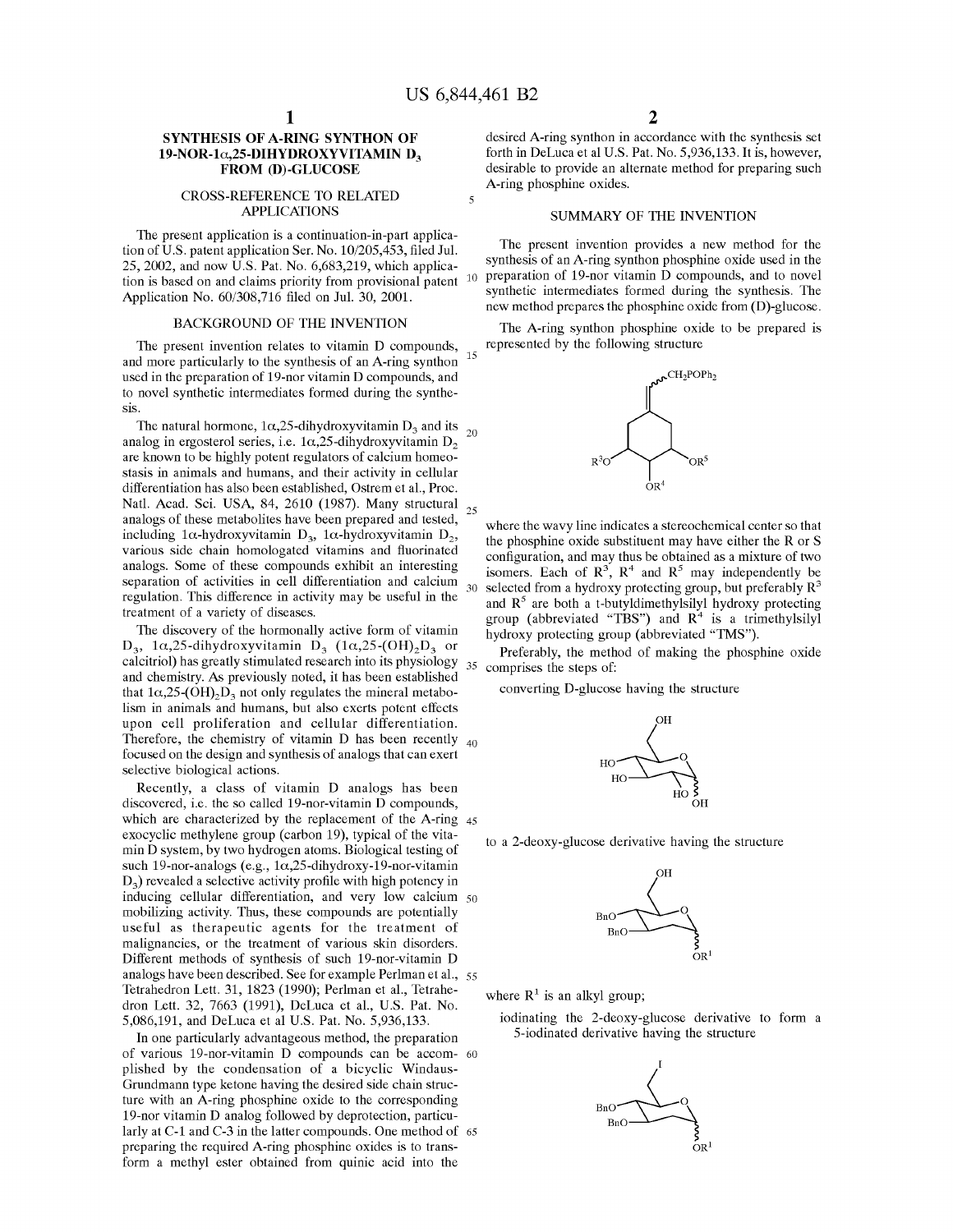10

15

25

30

35

eliminating the iodine substituent of said 5-iodinated derivative to form a 1-ether derivative having the structure



reducing the 1-ether derivative to form a 1-alcohol derivative having the structure







where  $R^2$  is a hydroxy protecting group; reducing the 1-protected derivative with a metal hydride to form a 5-alcohol derivative having the structure



benzylating the 5-alcohol derivative to form a benzylated derivative having the structure



hydrolyzing the benzyl derivative to form a 1-hydroxyl derivative having the structure



oxidizing the 1-hydroxyl derivative to form a 1-ketone 60 derivative having the structure



converting the 1-ketone derivative to a 3,4,5-protected derivative having the structure



where  $\mathbb{R}^3$ ,  $\mathbb{R}^4$  and  $\mathbb{R}^5$  are each independently a hydroxyprotecting group;

condensing the 3,4,5-protected derivative to an ester derivative having the structure  $R^{4}O$ derivative having the structure



20 where  $R^6$  is an alkyl group;

reducing the ester derivative with a metal hydride to form a 3,4,5-protected-1-alcohol derivative having the structure<br>  $R^4O$ ture



and converting the 3,4,5-protected-1-alcohol to a phos-<br>phine oxide having the structure<br> $R^4O$ phine oxide having the structure



40 Alternate methods of converting D-glucose to the 2-deoxy-glucose derivative are illustrated in Schemes I and II.

The present invention is also directed toward novel intermediate compounds formed during the method of making  $_{45}$  the phosphine oxide. One such novel intermediate is the 5-alcohol derivative described in the above process having the following chair configuration:



In the above drawing, Bn represents a benzyl group, and  $\mathbb{R}^2$ 55 is a hydroxy protecting group. This 5-alcohol derivative can also be illustrated by the following Fischer projection drawing:



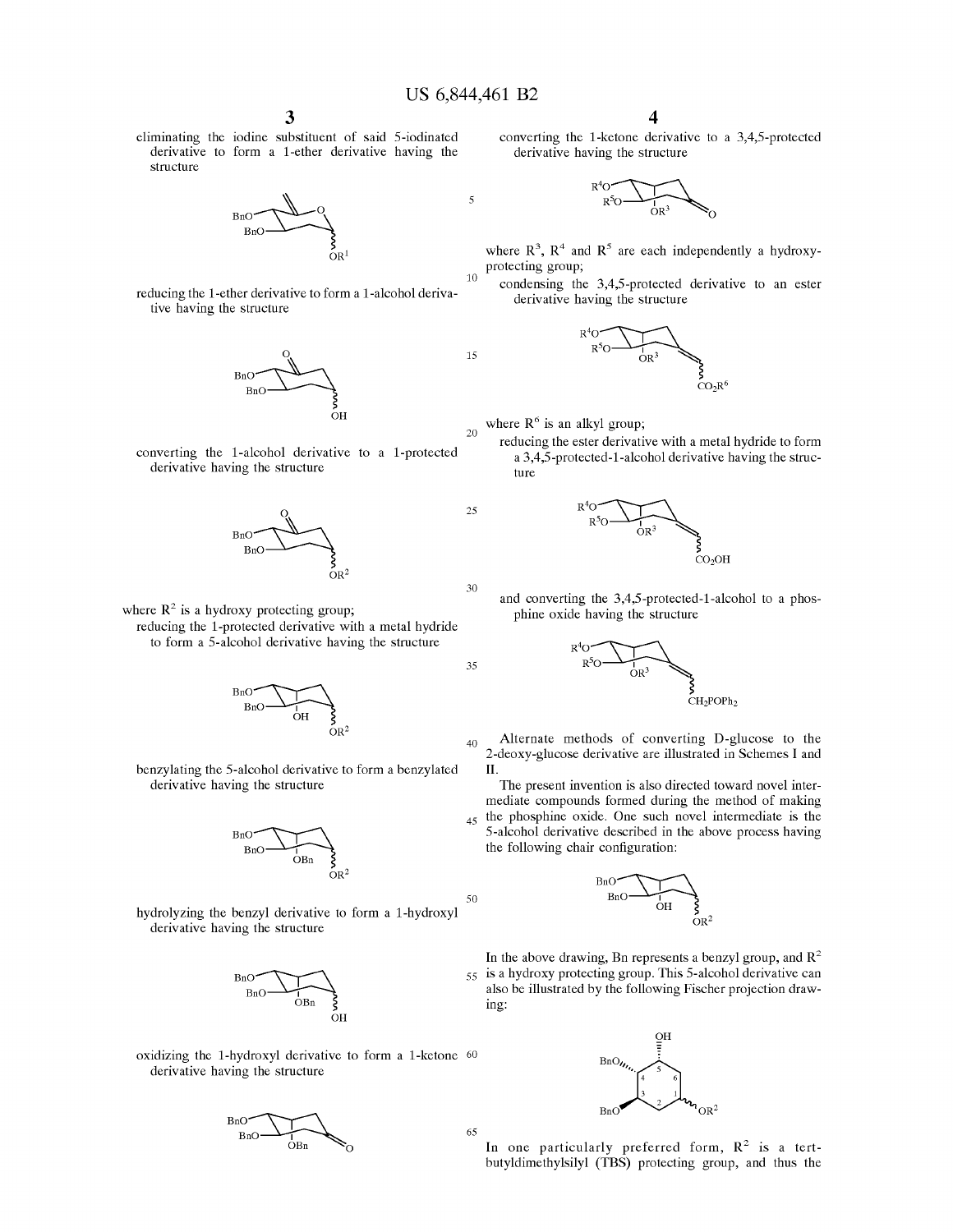above 5-alcohol derivative may be either compound 15a or 15b in the synthesis illustrated hereinafter as Scheme III. More specifically, compound 15a can be illustrated as follows



and compound 15b can be illustrated as follows



where Bn is a benzyl group and  $R^2$  is TBS. However, as noted above,  $R^2$  can be any hydroxy-protecting group desired.

#### **DETAILED DESCRIPTION OF THE INVENTION**

As used in the description and in the claims, the term "hydroxy-protecting group" signifies any group commonly used for the temporary protection of hydroxy functions, such  $_{30}$ as for example, alkoxycarbonyl, acyl, alkylsilyl or alkylarylsilyl groups (hereinafter referred to simply as "silyl" groups), and alkoxyalkyl groups. Alkoxycarbonyl protecting groups are alkyl- $O$ - $CO$ - groupings such as methoxycarbonyl, ethoxycarbonyl, propoxycarbonyl, 35 isopropoxycarbonyl, butoxycarbonyl, isobutoxycarbonyl, tert-butoxycarbonyl, benzyloxycarbonyl or allyloxycarbonyl. The term "acyl" signifies an alkanoyl group of 1 to 6 carbons, in all of its isomeric forms, or a carboxyalkanoyl group of 1 to 6 carbons, such as an oxalyl, malonyl, succinyl,  $_{40}$ glutaryl group, or an aromatic acyl group such as benzoyl, or a halo, nitro or alkyl substituted benzoyl group. The word "alkyl" as used in the description or the claims, denotes a straight-chain or branched alkyl radical of 1 to 10 carbons, in all its isomeric forms. Alkoxyalkyl protecting groups are  $_{45}$ groupings such as methoxymethyl, ethoxymethyl, methoxyethoxymethyl, or tetrahydrofuranyl and tetrahydropyranyl. Preferred silyl-protecting groups are trimethylsilyl, triethylsilyl, t-buty ldimethylsilyl, dibutylmethylsily 1, diphenylmethylsilyl, phenyldimethylsilyl, diphenyl-t- <sup>50</sup> butylsilyl and analogous alkylated silyl radicals. The term "aryl" specifies a phenyl-, or an alkyl-, nitro- or halosubstituted phenyl group.

A "protected hydroxy" group is a hydroxy group derivatised or protected by any of the above groups commonly 55 used for the temporary or permanent protection of hydroxy functions, e.g. the silyl, alkoxyalkyl, acyl or alkoxycarbonyl groups, as previously defined. The terms "hydroxyalkyl", "deuteroalkyl" and "fluoroalkyl" refer to an alkyl radical substituted by one or more hydroxy, deuterium or fluoro  $60$ groups respectively.

Specific embodiments of the reactions of the new process are presented in the following Examples. Process Schemes I, II, III and IV depict the structures of the compounds described in these Examples, such that products identified 65 by Arabic numerals (e.g. 1, 2, 3, 3a, etc.) correspond to the structures so numbered in the Process Schemes.

## **EXAMPLES**

Experimental

General: Unless otherwise noted, all air-sensitive reactions were run under Ar atmosphere, and reagents were 5 added through septa using syringes. Tetrahydrofuran and diethyl ether were distilled from Na benzophenone ketyl prior to use. Pyridine, triethylamine, diisopropylamine, acetonitrile, methyl sulfoxide and methylene chloride were distilled from calcium hydride. Toluene and MeOH were

- 10 distilled from Na. N,N-Dimethylformamide was distilled from 4A molecular sieves. Ethyl acetate and 1,4-dioxane were reagent grade. All chemicals were used as received. Column chromatography was performed on silica gel (Waka Pure Chem. Ind. Ltd. Wakogel C-200, ~200 mesh). NMR
- QH 15 spectra were recorded in CDCl<sub>3</sub> on a Bruker ARX-400 MHz spectrometer. Chemical shifts are reported in parts per million (ppm,  $\delta$ ) downfield from tetramethylsilane. Mass spectra were recorded on a JEOLJMS-AX505HAspectrometer run at 70 eV for electronic ionization (EI). 20

#### Example 1

(See Scheme I) Synthesis of 2-deoxy-glucose Derivative 7 from D-glucose [Method A]





(D)-glucose





To a stirred suspension of D-glucose (1 g) in acetic anhydride (200 ml) was added 70% perchloric acid (1.2 mL). Additional D-glucose (49 g, total 50 g, 0.28 mol) was added in small portions over a period of 1.5 h. The reaction mixture was maintained below 40° C. by occasional cooling in an ice-water bath. After addition was complete, the solution was cooled to 20° C., and hydrogen bromide (33 wt. % solution in acetic acid, 200 mL) was added over a period of 30 min. After being stirred for 3 h, the reaction mixture was diluted with methylene chloride (CH<sub>2</sub> claim<sub>2</sub>, 700 mL), and washed successively with ice-water and cold 5% sodium hydrogencarbonate (Na $HCO<sub>3</sub>$ ), and then dried over magnesium sulfate ( $MgSO<sub>4</sub>$ ). The solvent was removed by reduced pressure to afford  $2(123 g)$  as a syrup. This product was used directly in the following reaction.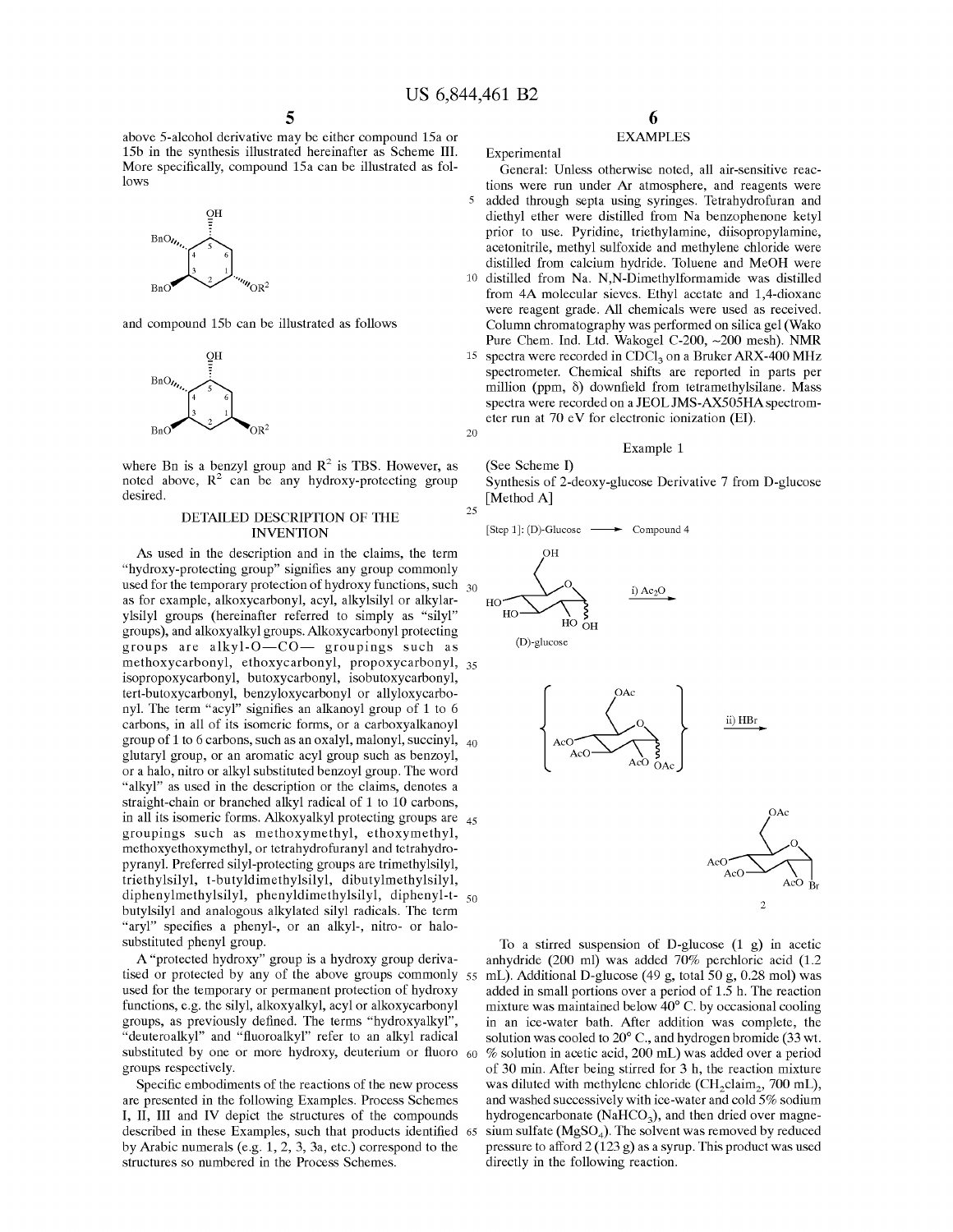2: <sup>1</sup>H NMR (CDCl<sub>3</sub>) δ: 2.04, 2.06, 2.10 and 2.11 (each 3H, s, COCH3), 4.13 (lH, d, *1=10.7* Hz, 6-H), 4.28-4.35 (2H, m, 5, 6-H), 4.85 (lH, dd, *1=9.7,* 4.0 Hz, 2-H) 5.17 (lH, t, *1=9.7* Hz, 3 or 4-H), 5.56 (lH, t, *1=9.7* Hz, 3 or 4-H), 6.62 (lH, d, *1=4.0* Hz, 1-H).



The crude bromide 2 (56.1 g, 0.14 mol) was added slowly to a slurry of zinc dust (60 g, 0.92 mol) in 50% aqueous acetic acid (500 mL) over a period of 1 h with mechanical stirring while maintaining the temperature at  $-15\sim-20^{\circ}$  C. in dry ice-acetonitrile **(CH3CN)** bath. After addition was 20 dissolved in dry **DMF** (50 mL) and dry tetrahydrofuran complete, the reaction mixture was stirred for an additional 1 h at 0° C., and then the reaction mixture was filtered by suction. The filtrate was diluted with methylene chloride (800 mL) and extracted with ice-water ( $3\times250$  mL). The organic layer was washed with cold saturated  $NAHCO<sub>3</sub>$ 25 ( $2\times200$  mL) and brine, and dried over MgSO<sub>4</sub>. The solvent was evaporated in vacuo to give 3 (37.5 g) as a syrup. This product was used directly in the next step.

3: <sup>1</sup>H NMR (CDCl<sub>3</sub>)  $\delta$ : 2.05, 2.13 and 2.15 (each 3H, s, <sub>30</sub> g, 97%). COCH3), 4.20 (lH, dd, 1=12.0, 3.1 Hz, 6-H), 4.26 (lH, m, 5-H), 4.40 (lH, dd, 1=12.0, 5.7 Hz, 6-H), 4.85 (lH, dd, *1=6.2,* 3.2 Hz, 2-H), 5.23 (lH, dd, *1=7.5,* 5.7 Hz, 4-H), 5.34 (lH, m, 3-H), 6.47 (lH, d, *1=6.2* Hz, 1-H).



To a solution of the crude acetyl glucal 3 (12.5 g, 45.9 mmol) in dry MeOH (150 mL) was added a solution of sodium methoxide (NaOMe, 4.59 mmol) in dry MeOH (1 55 mL) at room temperature. The reaction mixture was stirred for 30 min and evaporated to dryness. The residue was dissolved in dry N,N-dimethylformamide **(DMF,** 150 mL) at 0° C. and to this solution was added imidazole (9.4 g, 137.7 mmol) and tert-butyldimethylsilyl chloride (10.4 g, 68.9 mmol). The reaction mixture was stirred for 3 h at room temperature, diluted with icewater, and extracted with 50% ethyl acetate (AcOEt)-hexane. The organic extract was washed with brine, dried over  $MgSO<sub>4</sub>$ , and evaporated in vacuo. The residue was purified by chromatography on silica 65 gel (200 g) using 50% AcOEt-hexane to yield 4 (7.15 g, 65% from D-glucose).

4: <sup>1</sup>H NMR (CDCl<sub>3</sub>)  $\delta$ : 0.11 (6H, s, Si—CH<sub>3</sub>), 0.91 (9H, s, Si-tBu), 3.79 (2H, m 6-H), 3.92 and 3.99 (each lH, m, 4, 5-H), 4.26 (lH, m, 3-H), 4.72 (lH, dd, 1=6.1, 2.0 Hz, 2H), 6.31 (lH, dd, *1=6.0,* 2.0 Hz, 1-H).

Mass m/z (%): 260 (no M<sup>+</sup>), 224 (1), 203 (20), 185 (85), 167 (14), 75 (100).



To a stirred, cold  $(0^{\circ}$  C.) solution of 4 (4.42 g, 17.0 mmol) **(THF,** 5 mL) was added sodium hydride (60% dispersion in oil, 2.72 g, 68.0 mmol) and benzyl bromide (8.72 g, 51.0 mmol). Stirring was continued for 40 min at 0° C., and the reaction mixture was quenched with water. After extraction with 50% AcOEt-hexane, the combined organic extract was washed with brine, dried over  $MgSO<sub>4</sub>$ , and evaporated to dryness. The residue was purified by chromatography on silica gel (150 g) using 3% AcOEt-hexane to afford 5 (7.22

5: <sup>1</sup>H NMR (CDCl<sub>3</sub>)  $\delta$ : 0.06 and 0.07 (each 3H, s,  $Si—CH<sub>3</sub>$ , 3.87~3.98 (4H, m, 4, 5, 6-H), 4.20 (1H, m, 3-H), 4.58 and 4.64 (each 1H, d, J=11.7 Hz, CH<sub>2</sub>Ph), 4.74 and 4.86 (each lH, d, 1=11.2 Hz, CH<sup>2</sup> Ph), 4.83 (lH, dd, 1=6.1, 2.5 Hz, 35 2-H), 6.38 (lH, dd, *1=6.2,* 1.2 Hz, 1-H), 7.28-7.35 (lOH, m,

arom **H).** 

Mass m/z (%): 440 (no M<sup>+</sup>), 383 (4), 332 (2), 277 (10), 253 (5), 221 (100).



To a stirred solution of 5 (14.5 g. 32.9 mmol) in dry THF (50 mL) was added tetrabutylammonium fluoride (Bu<sub>4</sub>NF, 1.0 M solution in THF, 65.8 mmol) at  $0^{\circ}$  C. and stirring was continued for 2.5 h. The reaction mixture was quenched with ice-water and extracted with AcOEt. The organic extract was washed with brine, dried over  $MgSO<sub>4</sub>$ , and evaporated in vacuo. The residue was purified by chromatography on silica gel (200 g) with 25% AcOEt-hexane to give 6 (9.42 g, 88%).

60 6: **<sup>1</sup>** 3.85 (2H, d, 1=4.1 Hz, 6-H), 3.93 (lH, dd, *1=8.6,* 4.1 Hz, **H** NMR (CDC13) Ii: 3.80 (lH, dd, *1=8.6,* 6.2 Hz, 4-H), 5-H), 4.23 (lH, ddd, *1=6.2,* 2.7, 1.1 Hz, 3-H), 4.56 and 4.66 (each 1H, d, J=11.6 Hz, CH<sub>2</sub>Ph), 4.72 and 4.86 (each 1H, d, J=11.4 Hz, CH<sub>2</sub>Ph), 4.88 (1H, dd, J=6.1, 2.7 Hz, 2-H), 6.39 <sup>65</sup>(lH, dd, 1=6.1, 1.1 Hz, 1-H), 7.28-7.35 (lOH, m, arom **H).** 

Mass m/z (%): 326 (M+, 0.2), 308 (0.1), 295 (0.1), 235 (3), 218 (12), 189 (9), 163 (70), 91 (100).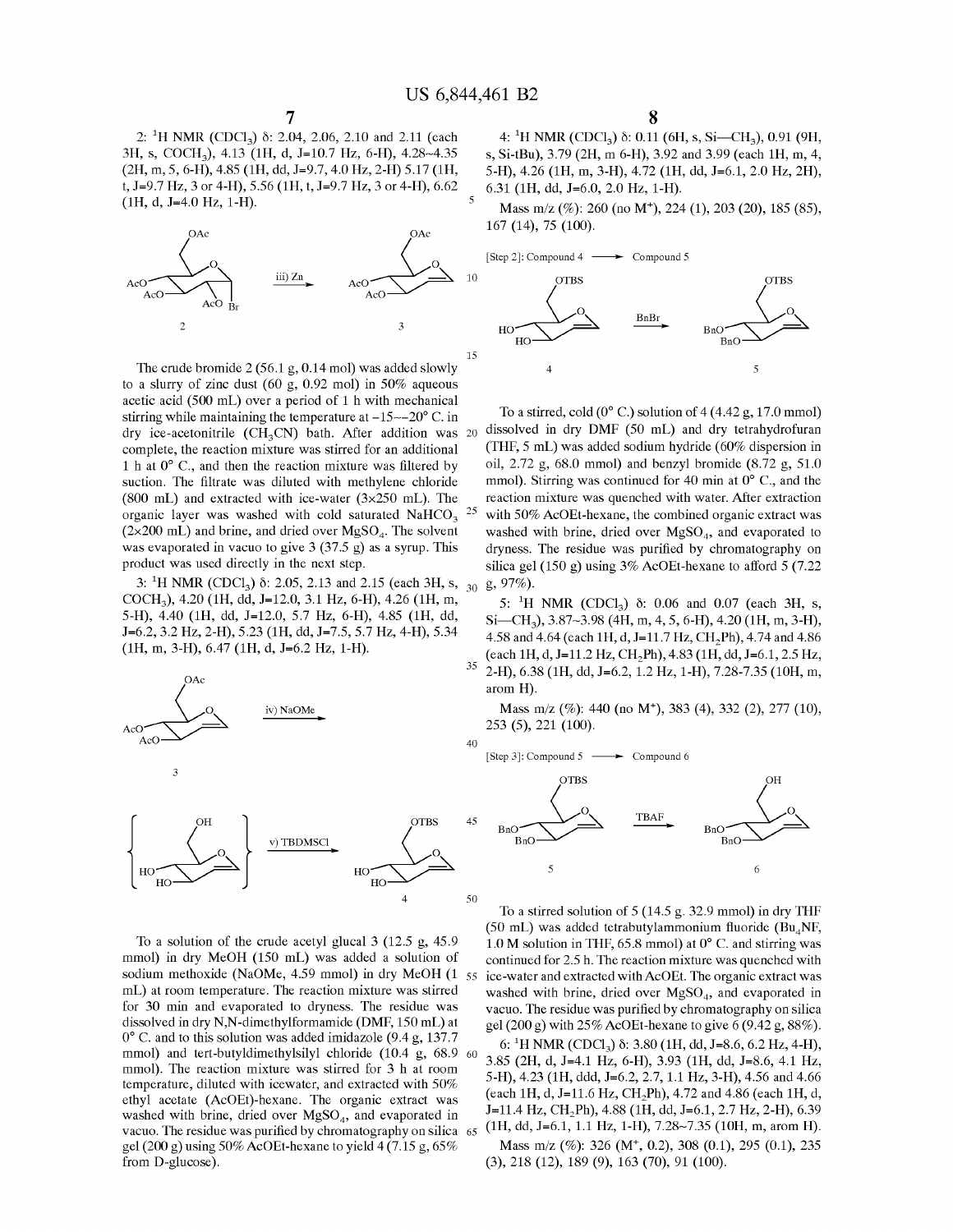[Step 4]: Compound 6  $\longrightarrow$  Compound 7a, 7b



After being stirred for 1.5 h at room temperature, the mixture  $_{15}$ To a stirred solution of 6 (9.41 g, 28.8 mmol) in dry MeOH (150 mL) was added portionwise mercury(II) acetate  $[(CH<sub>3</sub>CO<sub>2</sub>)<sub>2</sub>Hg, 11.00 g, 34.5 mmol]$  over a 30 min period. was cooled to 0° C. To this solution was portionwise added over a period of 1 h sodium borohydride (NaBH<sub>4</sub>, 1.31 g, 34.5 mmol) and the reaction mixture was stirred for 4 h. The mixture was filtered and the filtrate was concentrated to a small volume. Water and chloroform (CHCl<sub>3</sub>) were added,  $_{20}$ the organic phase was separated, and the aqueous phase was reextracted with  $CHCl<sub>3</sub>$ . The organic extract was washed with water, dried over  $MgSO<sub>4</sub>$ , and evaporated to dryness. The residue was subjected to chromatography on silica gel (150 g) using 30% AcOEt-hexane to yield 7 ( $\alpha$ -anomer: 6.92 <sub>25</sub> g, 67%;  $\beta$ -anomer: 1.86 g, 18%) as a mixture of anomeric isomers. 7a was isolated as a single isomer, while 7b was obtained as a mixture of 7a and 7b.

7a ( $\alpha$ -anomer): <sup>1</sup>H NMR (CDCl<sub>3</sub>)  $\delta$ : 1.65 and 2.29 (each lH, m, 2-H), 3.30 (3H, s, OCH3), 3.50 (lH, t, *1=9.4* Hz, 30 4-H), 3.64 (lH, dm, *1=9.4* Hz, 5-H), 3.75 (lH, dd, 1=11.7, 4.1 Hz, 6-H), 3.81 (lH, dd, 1=11.7, 3.0 Hz, 6-H), 3.99 (lH, ddd, 1=11.5, 9.4, 5.0 Hz, 3H), 4.63 and 4.67 (each lH, d,  $J=11.6$  Hz, CH<sub>2</sub>Ph), 4.68 and 4.95 (each 1H, d, J=11.1 Hz, CH<sub>2</sub>Ph),  $4.80$  (1H, br. d, J=2.9 Hz, 1-H),  $7.26 \times 7.36$  (10H, m, 35) arom **H).** 

7b (β-anomer): <sup>1</sup>H NMR (CDCl<sub>3</sub>) δ: 1.56 and 2.34 (each lH, m, 2-H), 3.31 (lH, m), 3.49 (3H, s, OCH3), 4.40 (lH, dd, *1=9.8,* 2.0 Hz, 1-H).

7a and 7b: Mass m/z (%): 358 (M<sup>+</sup>, 0.7), 327 (1.5), 326 <sub>40</sub> (1), 267 (87), 235 (23), 91 (100).

#### Example 2

(See Scheme II): Synthesis of 2-deoxy-glucose Derivative 7 from D-glucose [Method **B]** 45



To a solution of the crude triacetyl glucal 3 (9.54 g, 35.0 mmol) in CH<sub>3</sub>CN (150 mL) was successively added LiBr (3.65 g, 42.0 mmol), MeOH (2.25 g, 70.2 mmol), and p-toluenesulfonic acid monohydrate (p-TsOH.H<sub>2</sub>O, 954 mg) 60 at room temperature. After being stirred for 3 h, the reaction mixture was concentrated to a small volume, diluted with cold 5% NaHCO<sub>3</sub> solution, and extracted with CHCl<sub>3</sub>. The organic extract was washed with ice-water, dried over  $MgSO<sub>4</sub>$ , and evaporated in vacuo. The residue was chro- 65 matographed on silica gel (150 g) using 30% AcOEt-hexane to give 8 (9.01 g, 92% from D-glucose) ( $\alpha$ -anomer: $\beta$ -

anomer=ca. 10:1). Sa was isolated as a single isomer, while Sb was obtained as a mixture of Sa and Sb.

 $8a$  ( $\alpha$ -anomer): <sup>1</sup>H NMR (CDCl<sub>3</sub>)  $\delta$ : 1.81 (1H, m, 2-H), 2.01, 2.04 and 2.10 (each 3H, s, COCH<sub>3</sub>), 2.25 (1H, m, 2-H), 5 3.35 (3H, s, OCH3), 3.95 (lH, ddd, *1=9.7,* 4.7, 2.3 Hz, 5-H), 4.08 (lH, dd, 1=12.3, 2.3 Hz, 6-H), 4.31 (lH, dd, 1=12.2, 4.7 Hz, 6-H), 4.84 (lH, d, 1=3.1 Hz, 1-H), 5.00 (lH, t, *1=9.7* Hz, 4-H), 5.30 (lH, ddd, 1=11.5, 9, 7, 5.3 Hz, 3-H).

7a, 7b Mass m/z (%): 304 (M<sup>+</sup>, 0.1), 273 (2), 231 (4), 213 (25), 7a, 7b 184 (9), 171 (15), 111 (33), 100 (100).

10 184 (9), 171 (15), 111 (33), 100 (100).<br><sup>10</sup> 8b (β-anomer): <sup>1</sup>H NMR (CDCl<sub>3</sub>) δ: 1.73 (1H, m, 2-H), 2.03, 2.04 and 2.09 (each 3H, s, COCH<sub>3</sub>), 2.32 (1H, m, 2-H), 3.51 (3H, s, OCH3), 3.62 (lH, m, 5-H), 4.12 (lH, dd, 1=12.2, 2.4 Hz, 6-H), 4.31 (lH, dd, 1=12.2, 4.8 Hz, 6-H), 4.48 (lH, dd, *1=9.6,* 2.0 Hz, 1-H), 5.00 (2H, m, 3, 4-H).

[Step 2]: Compound 8a - Compound 9a



To a solution of 8a ( $\alpha$ -anomer, 10.27 g, 33.8 mmol) in dry MeOH (150 mL) was added a solution of NaOMe (3.38 mmol) in dry MeOH (1 mL) at room temperature. The reaction mixture was stirred for 30 min and evaporated to dryness. The residue was dissolved in dry  $CH<sub>3</sub>CN(150 mL)$ and to this solution was added benzaldehyde dimethyl acetal  $(7.70 \text{ g}, 51.3 \text{ mmol})$  and p-TsOH.H<sub>2</sub>O  $(1.03 \text{ g})$ . The reaction mixture was stirred for 24 h at room temperature, concentrated to a small volume, and cold  $5\%$  NaHCO<sub>3</sub> and AcOEt were added. The organic phase was separated and the aqueous phase was reextracted with AcOEt. The combined organic extract was washed with brine, dried over  $MgSO<sub>4</sub>$ , and evaporated in vacuo. The residue was purified by chromatography on silica gel (200 g) using 30% AcOEthexane to yield 9a (6.55 g, 73%).

9a (α-anomer): <sup>1</sup>HNMR (CDCl<sub>3</sub>) δ: 1.80 (1H, m, 2-H), 2.24 (lH, m, 2-H), 3.36 (3H, s, OCH3), 3.49 (lH, t, *1=9.0*  Hz, 5-H), 3.76 (lH, t, *1=9.5* Hz, 6-H), 380 (lH, m), 4.20 (lH, m), 4.27 (lH, m), 4.82 (lH, d, *1=3.4* Hz, 1-H), 5.58 (lH, s, 50 CHPh), 7.35-7.52 (SH, m, arom **H).** 

Mass m/z (%): 266 (M<sup>+</sup>, 53), 234 (8), 179 (100), 105 (65).

[Step 3]: Compound 9a  $\longrightarrow$  Compound 10a



To a solution of 9a (8.69 g, 32.7 mmol) in dry DMF-dry THF (150 mL-15 mL) was added sodium hydride (60%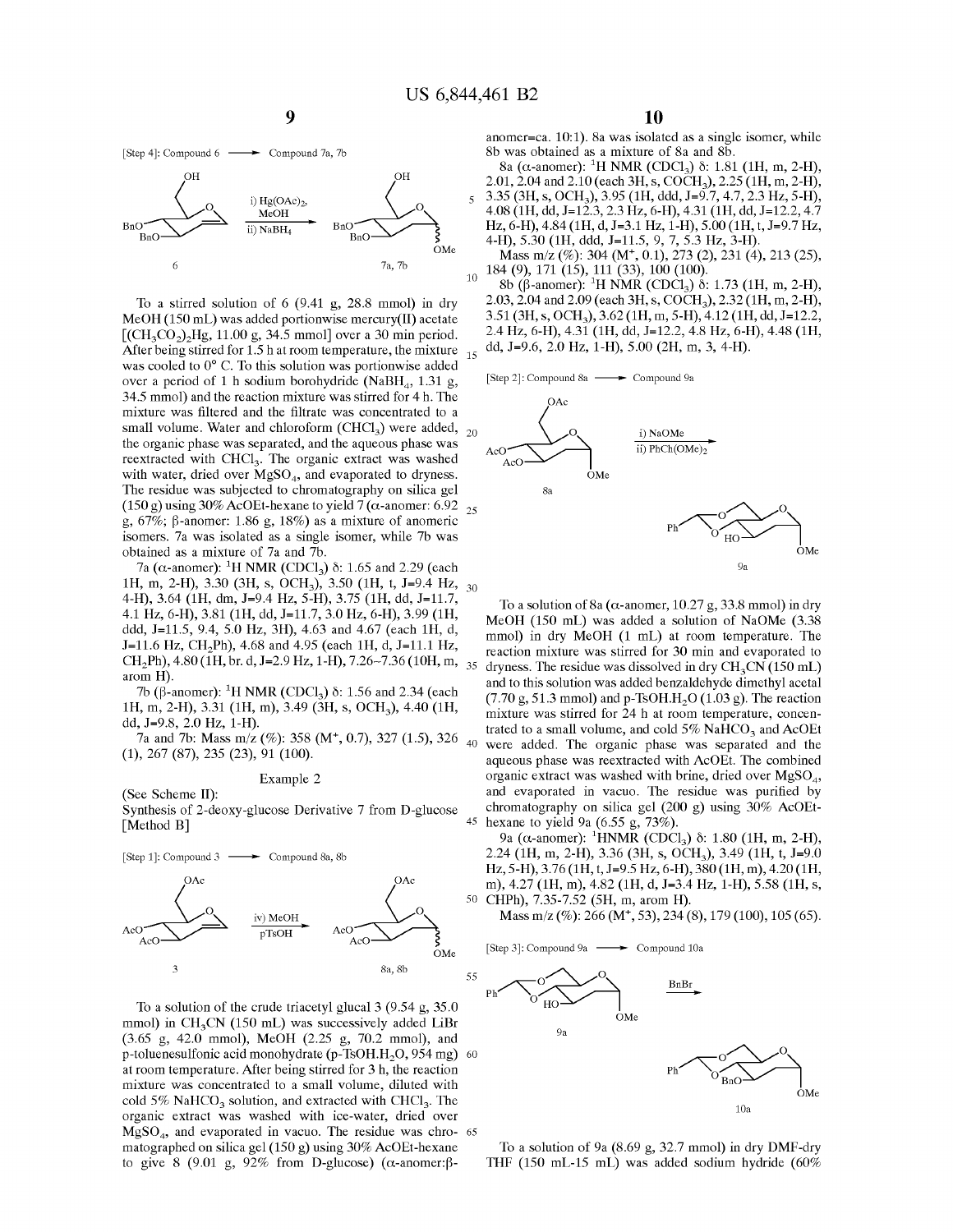dispersion in oil, 2.62 g, 65.4 mmol) at 0° C. and the mixture was stirred for 5 min. To this solution was added benzyl bromide (8.35 g, 49.1 mmol) and the mixture was stirred for 1.5 hat 0° C. followed by stirring for 2 h at room temperature. The reaction mixture was poured into ice-water and 5 extracted with 50% AcOEt-hexane. The organic layer was washed with brine, dried over  $MgSO<sub>4</sub>$ , and evaporated in vacuo. The residue was purified by chromatography on silica gel (150 g) with 10% AcOEt-hexane to afford 10a (10.47 g,  $90\%)$ . 10

2.26 (lH, m, 2-H), 3.33 (3H, s, OCH3), 3.69 (lH, t, *1=6.5*  Hz), 3.79 (2H, m), 4.01 (1H, m), 4.26 (1H, m), 4.68 and 4.83 (each lH, d, 1=11.9 Hz, CH<sup>2</sup> Ph), 4.80 (lH, d, *1=3.2* Hz, 1-H), 5.62 (lH, s, CHPh), 7.20-7.50 (SH, m, arom **H).**  15

Mass m/z (%): 356 **(M+,** 43), 324 (6), 219 (10), 91 (100).

[Step 4]: Compound  $10a \longrightarrow$  Compound 7a



To a suspension of lithium aluminum hydride **(LiAlH<sup>4</sup> ,**  0.19 g, 5.05 mmol) in dry diethyl ether (10 mL) and dry  $CH<sub>2</sub>Cl<sub>2</sub>$  (10 mL) was slowly added a solution of 10a (1.8 g, 5.05 mmol) in dry diethyl ether (10 mL) and dry  $\text{CH}_2 \text{claim}_2$ (10 mL) at room temperature. To this suspension was portionwise added aluminum chloride (0.67 g, 5.05 mmol) and the mixture was stirred for 1 h. Excess  $LiAlH<sub>4</sub>$  was  $40$ destroyed by addition of wet ether and filtered. The filtrate was diluted with ice-water and extracted with AcOEt. The organic extract was washed successively with cold 5%  $NaHCO<sub>3</sub>$  and brine, and dried over  $MgSO<sub>4</sub>$ . Evaporation of the solvent gave colorless syrup, which was purified by chromatography on silica gel (75 g) using 30% AcOEthexane to give 7a (1.52 g, 84%).

#### Example 3

(See Scheme III):

In the following synthesis of the cyclohexanone derivative 19 from 2-deoxy-glucopyranosides 7, we separated most of the synthetic intermediates 11-18 which exist as two anomeric isomers or two isomers at  $C(1)$  position. In a practical synthesis, it is unnecessary to separate those isomers in each reaction step.

[Step 5]: Compound 7a, 7b  $\longrightarrow$  Compound 11a, 11b





A mixture of the two anomeric isomers 7a, 7b (6.40 g, 17.9 mmol), triphenylphosphine (Ph<sub>3</sub>P, 5.64 g, 21.5 mmol), imidazole (3.51 g, 51.6 mmol), iodine (12, 4.99 g, 19.6 20 mmol, freshly sublimated) in dry THF (70 mL) was stirred for 5 h at 0° C. and overnight at room temperature. After being stirred for 6 h, additional  $Ph_3P$ , imidazole, and 12 (each 0.5 equivalent) were added to the reaction mixture. The reaction mixture was diluted with AcOEt, washed successively cold 5% NaHCO<sub>3</sub>, 2N sodium thiosulfate  $(Na_2S_2O_3)$ , and brine. The organic extract was dried over  $Mg\overline{SO}_4$  and evaporated in vacuo. The residue was purified by chromatography on silica gel (150 g) using 2% AcOEthexane to afford 11a ( $\alpha$ -anomer: 5.52 g, 66%) and 11b  $(\beta$ -anomer: 1.34 g, 16%).

11a ( $\alpha$ -anomer): <sup>1</sup>H NMR (CDCl<sub>3</sub>)  $\delta$ : 1.69 and 2.30 (each lH, m, 2-H), 3.31-3.45 (3H, m, 4, 5, 6-H), 3.36 (3H, s, OCH3), 3.54 (lH, dd, *1=9.6,* 1.8 Hz, 6-H), 4.00 (lH, ddd, 1=11.4, 8.5, 5.1 Hz, 3-H), 4.60 and 4.66 (each lH, d, 1=11.5 Hz, CH<sub>2</sub>Ph), 4.72 and 5.00 (each 1H, d, J=11.0 Hz, CH<sub>2</sub>Ph), <sup>35</sup> 4.83 (1H, br. D, J=2.8 Hz, 1-H), 7.27~7.37 (10H, m, arom **H).** 

Mass m/z (%): 468 (M<sup>+</sup>, 1), 437 (7), 377 (40), 345 (3), 271 (28), 253 (6), 239 (8), 91 (100).

11a (β-anomer): <sup>1</sup>H NMR (CDCl<sub>3</sub>)  $\delta$ : 1.61 and 2.35 (each 40 lH, m, 2-H), 3.14 (lH, ddd, *1=8.7,* 7.3, 2.5 Hz, 5-H), 3.29 (lH, dd, *1=10.4,* 7.4 Hz, 6-H), 3.32 (lH, t, *1=8.8* Hz, 4-H), 3.52 (3H, s, OCH3), 3.54 (lH, dd, *1=10.4,* 2.5 Hz, 6-H), 3.68 (lH, ddd, 1=11.5, 8.5, 5.0 Hz, 3-H), 4.39 (lH, dd, *1=9.7,* 1.9 Hz, 1-H), 4.59 and 4.68 (each 1H, d, J=11.6 Hz, CH<sub>2</sub>Ph), 4.70 and 5.99 (each 1H, d, J=10.9 Hz, CH<sub>2</sub>Ph), 7.28~7.37 (lOH, m, arom **H).** 

Mass m/z (%): 469 (M<sup>+</sup>, 0.2), 436 (3), 377 (13), 345 (7), 271 (29), 253 (4), 239 (9), 91 (100).

[Step 6a]: Compound 11a  $\longrightarrow$  Compound 12a



60 Powdered silver fluoride (AgF, 2.1 g, 16.5 mmol) was added to a solution of 11a  $(2.0 g, 4.27 mmol)$  in dry pyridine (35 mL). After being stirred in the dark for 2 days, the reaction mixture was filtered and the filtrate was partitioned between AcOEt and ice-water. After phase separation, the 65 aqueous layer was reextracted with AcOEt. The combined organic extract was washed with water and brine, dried over  $MgSO<sub>4</sub>$ , and evaporated to dryness. The residue was purified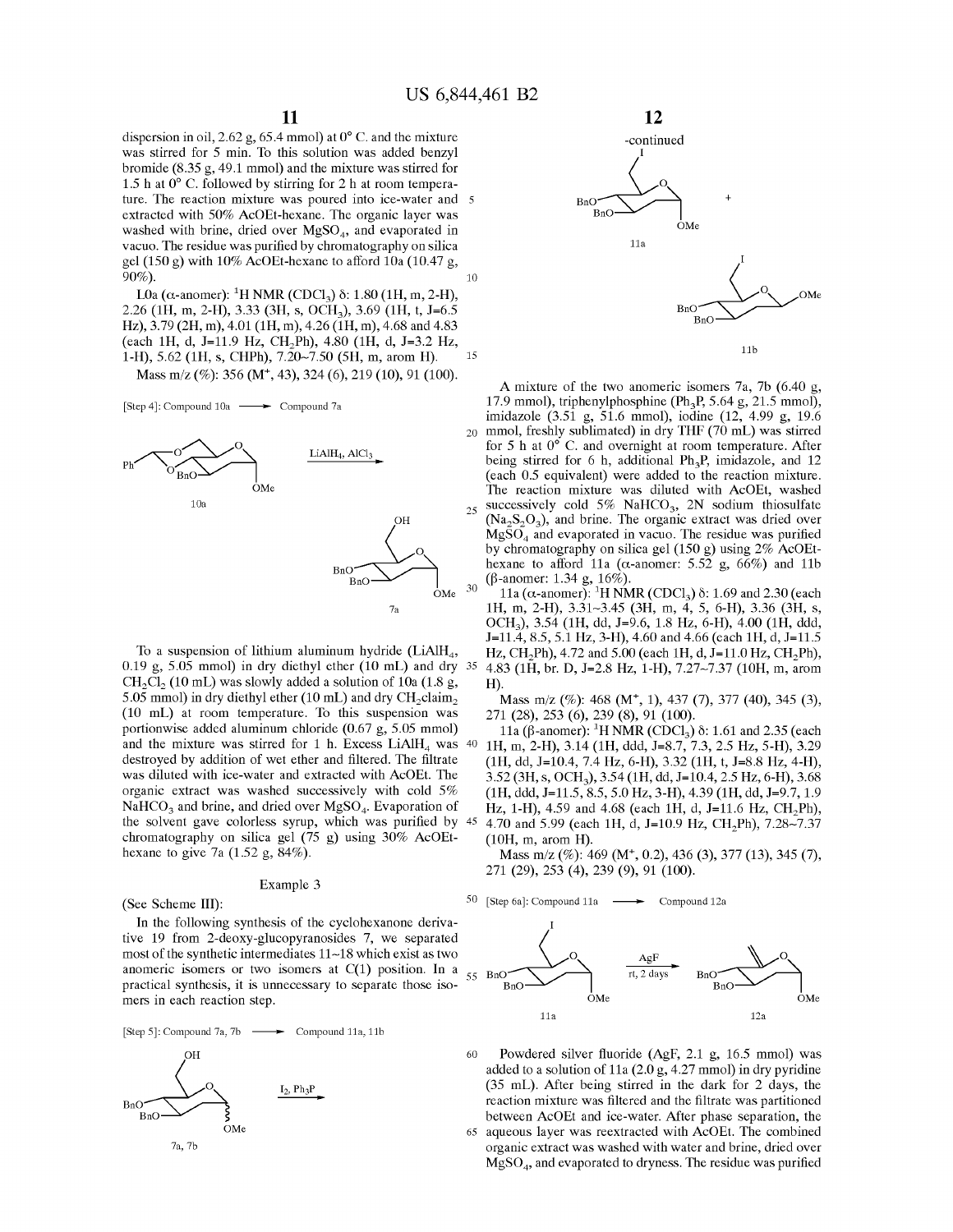by chromatography on silica gel (30 g) with 3% AcOEthexane to give 12a (1.35 g, 93%).

12a ( $\alpha$ -anomer): <sup>1</sup>H NMR (CDCl<sub>3</sub>)  $\delta$ : 1.87 and 2.27 (each lH, m, 2-H), 3.41 (3H, s, OCH3), 3.90 (2H, m, 3, 4-H), 4.63 and 4.71 (each 1H, d, J=11.7 Hz, CH<sub>2</sub>Ph), 4.73 and 4.78  $\frac{5}{1}$ (each 1H, d, J=11.7 Hz, CH<sub>2</sub>Ph), 4.74 and 4.81 (each 1H, br. S, 6-H), 4.86 (lH, t, *1=3.2* Hz, 1-H), 7.28-7.38 (lOH, m, arom **H).** 



To a stirred solution of llb (895 mg, 1.91 mmol) in dry pyridine (15 mL) was added powdered AgF (486 mg, 3.82 mmol) and the reaction mixture was stirred in the dark for 18 h at room temperature. Work-up similar to that described  $_{30}$ above afforded 12b (618 mg, 95%).

12b (β-anomer): <sup>1</sup>HNMR(CDCl<sub>3</sub>) δ: 1.86 (1H, m, 2-H), 2.28 **(lH,** ddd, 1=14.0, 5.7, 3.4 **Hz, 2-H),** 3.50 **(3H, s, OCH<sup>3</sup> ),** 3.67 **(lH,** dt, *1=7.0,* 5.7 **Hz, 3-H),** 3.96 **(lH,** d, *1=5.7*  **Hz, 4-H),** 4.58 and 4.73 (each **lH,** d, 1=11.6 **Hz, CH2Ph),** 35 4.63 **(lH, s, 6-H),** 4.64 **(2H, s, CH2Ph),** 4.73 **(lH,** dd, *1=5.9,*  3.4 **Hz, 1-H),** 4.78 **(lH, s, 6-H),** 7.27-7.35 **(lOH,** m, arom **H).** 



To a stirred solution of 12a (1.07 g, 3.14 mmol) in 1,4-dioxane-water (15 mL, 2:1; v/v) was added palladium (II) chloride (PdCl<sub>2</sub>, 113 mg, 0.64 mmol) and the reaction mixture was heated at 60° C. for 1.5 h. AcOEt and water were added to the mixture and the organic phase was 60 separated. The aqueous phase was reextracted with AcOEt and the combined organic extract was washed with water and brine, and then dried over  $MgSO<sub>4</sub>$ . Removal of the solvent gave the residue, which was purified by chromatography on silica gel (30 g) using 50% AcOEt-hexane to yield 65 13 (939 mg, 92%) in a mixture of  $1\alpha$ -OH (13a): 1 $\beta$ -OH (13b)=ca.6:1 ratio.



A mixture of  $12b(1.34 g, 3.94 mmol)$  and  $PdCl<sub>2</sub>(140 mg,$ 0.79 mmol) in 1,4-dioxanewater (21 mL, 2:1) was heated at 60° C. for 1.5 h. Work-up similar to that described above gave 13 (1.17 g, 91%) in a mixture of  $1\alpha$ -OH (13a): 1 $\beta$ -OH  $(13b)$ =ca. 6:1 ratio.

.<br>ОН

13a,b

- $13a$  (1-αOH): <sup>1</sup>H NMR (CDCl<sub>3</sub>)  $\delta$ : 2.03 and 2.32 (each lH, m, 2-H), 2.64 (2H m, 6-H), 3.98 (lH, d, *1=7.5* Hz, 4-H), 4.04 (lH, ddd, *1=8.0,* 7.5, 4.1 Hz, 3-H), 4.36 (lH, m, 1-H), 4.55, 4.61, 4.75 and 4.82 (each 1H, d, J=11.7 Hz, CH<sub>2</sub>Ph) 7.28~7.39 (10H, m, arom H).<br><sup>12b</sup> <sup>13b</sup> <sup>13b</sup> <sup>16</sup> ROH)<sup>, 1</sup>H NMP (C)
	- 13b (1- $\beta$ OH): <sup>1</sup>H NMR (CDCl<sub>3</sub>)  $\delta$ : 4.22 (1H, m, 1-H),  $^{25}$  4.47, 4.54, 4.64 and 4.79 (each 1H, d, J=11.7 Hz, CH<sub>2</sub>Ph). 13a and 13b: Mass m/z (%): 326 (M<sup>+</sup>, 2), 308 (5), 278 (2), 235 (3), 217 (2), 91 (100).

[Step 8]: Compound 13a, b ← Compound 14a, b



**A** mixture of 13a,b (1.95 g, 5.97 mmol), imidazole (813 8.96 mmol) in dry DMF  $(20 \text{ mL})$  was stirred at for 1 h  $0^{\circ}$  C. followed by for 1.5 h at room temperature. Additional imidazole (203 mg, 2.89 mmol) and tert butyldimethylsilyl chloride (225 mg, 1.49 mmol) were added and stirring was continued for 2.5 h. The reaction mixture was poured into 50 ice-water and extracted with 50% AcOEt-hexane. The organic extract was washed with brine, dried over  $MgSO<sub>4</sub>$ , and evaporated in vacuo. The residue was purified by chromatography on silica gel (30 g) using 5% AcOEthexane to afford 14 (2.54 g, 97%) in approximately 55 1 $\alpha$ -OH:1 $\beta$ -OH=6.5:1 ratio. The two isomers were separated by rechromatography on silica gel to give  $1\alpha$ -OTBS 14a and  $1\beta$ -OTBS 14b.

14a (1-αOTBS): <sup>1</sup>H NMR (CDCl<sub>3</sub>)  $\delta$ : -0.02 and 0.02 (each 3H, s, Si-CH3), 0.81 (9H, s, Si-tBu), 1.87 and 2.19 (each 1H, m, 2-H), 2.50 (2H, m, 6-H), 4.01 (2H, m, 3, 4-H), 4.27 (lH, m, 1-H), 4.57, 4.63, 4.78 and 4.87 (each lH, d, J=11.8 Hz, CH<sub>2</sub>Ph), 7.27~7.42 (10H, m, arom H).

Mass m/z  $(\%): 440 \, (M^+, 3), 383 \, (2), 349 \, (3), 333 \, (5), 308$ (7), 277 (6), 275 (4), 243 (3), 91 (100).

14b (1-βOTBS): <sup>1</sup>H NMR (CDCl<sub>3</sub>) δ: 0.036 and 0.044 (each 3H, s, Si-CH<sub>3</sub>), 0.86 (9H, s, Si-tBu), 1.90 (1H, dt, 1=12.0, 11.0 Hz, 6-H), 2.35 (lH, m, 2-H), 2.48 (lH, t, 1=12.0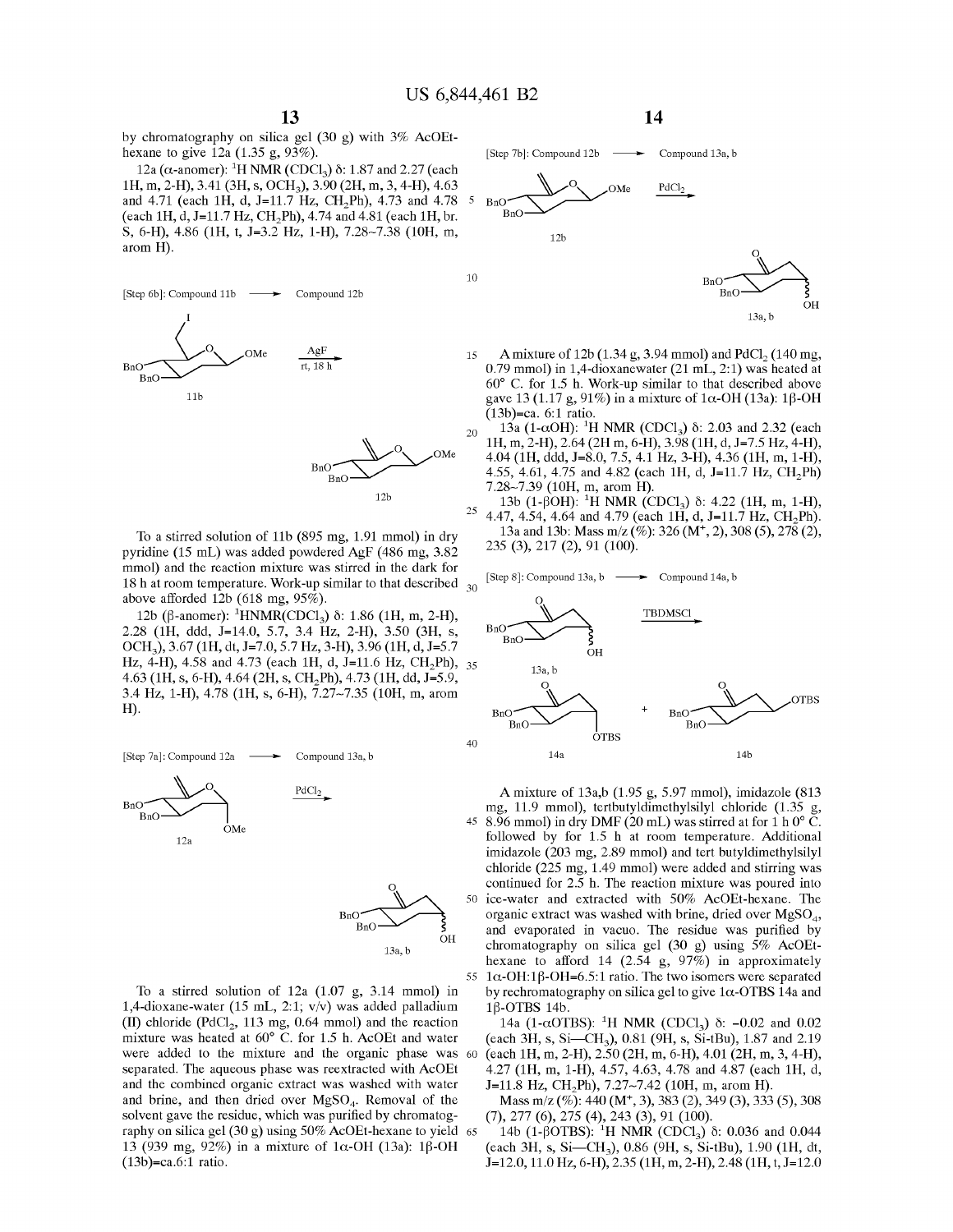Hz, 6-H), 2.64 (lH, ddd, 1=13.1, 4.7, 2.4 Hz, 2-H), 3.54 (lH, ddd, 1=11.4, 9.4, 4.7 Hz, 3-H), 3.77 (lH, tt, 1=11.0, 4.5 Hz, 1-H), 4.08 (lH, d, *1=9.3* Hz, 4-H), 4.57, 4.65, 4.80 and 4.90 (each 1H, d, J=11.6 Hz, CH<sub>2</sub>Ph), 7.28-7.41 (10H, m, arom **H).** 

Mass m/z (%): 440 (M+, 4), 383 (2), 349 (3), 333 (3), 308 (15), 277 (15), 275 (4), 243 (12), 91 (100).



To a stirred solution of 14a (923 mg, 2.09 mmol) in dry **THF** (10 mL) was dropwise added L-Selectride (lithium tri-sec-butylborohydride, 1.0 **M** solution in **THF,** 3.14 mmol) at  $-78^{\circ}$  C., and the reaction mixture was stirred for  $_{25}$ 1.5 h at the same temperature. The mixture was quenched with ice-water and extracted with AcOEt. The organic extract was washed with brine, and dried over  $MgSO<sub>4</sub>$ . Removal of the solvent gave the residue, which was chromatographed on silica gel (20 g) using 10% AcOEt-hexane 30 to give 15a (866 mg, 94%) as a sole product. No trace of epimeric alcohol was detected.

15a (1-αOTBS): <sup>1</sup>H NMR (CDCl<sub>3</sub>) δ: 0.04 and 0.06 (each 3H, s, Si-CH3), 0.86 (9H, s, Si-tBu), 1.70 and 1.90 (each 2H, m, 2, 6-H), 3.47 (lH, dd, *1=6.9,* 3.1 Hz, 4-H), 3.98, 4.05 35 and 4.10 (each lH, m, 1, 3, 5-H), 4.63 and 4.70 (each lH, d, 1=11.8 Hz, CH<sup>2</sup> Ph), 4.67 and 4.69 (each lH, d, *1=10.4* Hz, CH<sub>2</sub>Ph), 7.28~7.40 (10H, m, arom H).

Mass m/z (%): 442 (M<sup>+</sup>, 0.2), 399 (2), 351 (4), 333 (0.2), 293 (2), 277 (2), 91 (100).



To a cold  $(-78^{\circ}$  C.) solution of 14b (140 mg, 0.32 mmol)  $_{55}$ in dry **THF** (1 mL) was added L-Selectride (1.0 **M** solution in **THF,** 0.48 mmol) and the mixture was stirred for 1.5 h. Work-up similar to that described above afforded 15b (107 mg, 76%) as a single isomer together with the recovered starting material 14b (11%).

15b (1-βOTBS): <sup>1</sup>H NMR (CDCl<sub>3</sub>) δ: 0.05 (6H, 5, Si-CH<sub>3</sub>), 0.87 (9H, s, Si-tBu), 1.37 (2H, m), 2.13 and 2.22 (each lH, m), 3.40 (lH, dd, *1=9.0,* 3.1 Hz, 4-H), 3.75 (lH, ddd, 1=11.7, 9.1, 4.6 **Hz,** 3 or **5-H),** 4.03 **(lH,** tt, 1=11.0, 4.3 **Hz, 1-H),** 4.12 **(lH,** dd, 1=6.1, 3.1 **Hz,** 3 or **5-H),** 4.66 and 65 4.69 (each **lH,** d, 1=11.6 **Hz, CH2Ph),** 4.68 and 4.78 (each **lH,** d, 1=11.6 **Hz, CH2Ph),** 7.27-7.37 **(lOH,** m, arom **H).** 



**A** mixture of 15a (904 mg, 2.04 mmol), sodium hydride **(NaH,** 60% dispersion in oil, 164 mg, 4.08 mmol) and 15 benzyl bromide (523 mg, 3.06 mmol) in dry DMF-dry THF (11 mL, 10:1) was stirred for 4 h at  $0^{\circ}$  C. The reaction mixture was diluted with ice-water and extracted with 50% AcOEt-hexane. The organic extract was washed with brine, dried over  $MgSO<sub>4</sub>$ , and evaporated in vacuo. The residue 20 was purified by chromatography on silica gel (30 g) with  $5\%$ AcOEt-hexane to afford  $16a (1.02 g, 94\%)$ .

 $16a (1-\alpha OTBS):$ <sup>1</sup>H NMR (CDCI<sub>3</sub>) δ: 0.05 and 0.06 (each 3H, s, Si-CH3), 0.88 (9H, s, Si-tBu), 1.71 (lH, m), 1.92 (2H, m), 2.02 (lH, m), 3.69-3.76 (3H, m, 3, 4, 5-H), 3.90 25 (lH, tt, 1=11.0, 4.5 Hz, 1-H), 4.37, 4.48, 4.50, 4.55, 4.57 and 4.76 (each 1H, d, J=12.1 Hz, CH<sub>2</sub>Ph), 7.26~7.38 (15H, m, arom **H).** 

Mass m/z (%): 532 (M<sup>+</sup>, 0.3), 441 (11), 383 (1), 335 (1), 317 (1), 277 (4), 247 (5), 91) (100).



A mixture of 15b (128 mg, 0.29 mmol), sodium hydride (60% dispersion in oil, 23 mg, 0.58 mmol) and benzyl 45 bromide (74 mg, 0.43 mmol) in dry DMF-dry THF (1.65 mL, 10:1) was stirred at 0° C. for 2 h. Work-up similar to that described above afforded 16b (141 mg, 92%).

16b (1-βOTBS): <sup>1</sup>H NMR (CDCl<sub>3</sub>) δ: 0.04 and 0.05 (each 3H, s, Si-CH3), 0.87 (9H, s, Si-tBu), 1.28 (lH, m), 1.42 (lH, dt, 1=12.1, 11.1 Hz), 2.11 and 2.25 (each lH, m), 3.39 (lH, dd, *1=9.2,* 2.9 Hz, 4-H), 3.90 (2H, m, 3, 5-H), 4.03 (lH, tt, J=10.8, 4.5 Hz, 1-H), 4.61-4.77 (6H, m, CH<sub>2</sub>Ph), 7.27-7.37 (15H, m, arom **H).** 

<sup>55</sup>[Step 11a]: Compound 16a Compound 17a



**A** mixture of 16a (1.06 g, 1.99 mmol) and **Bu4NF** (1.0 **M**  solution in THF, 3.0 mmol) in dry THF (10 mL) was stirred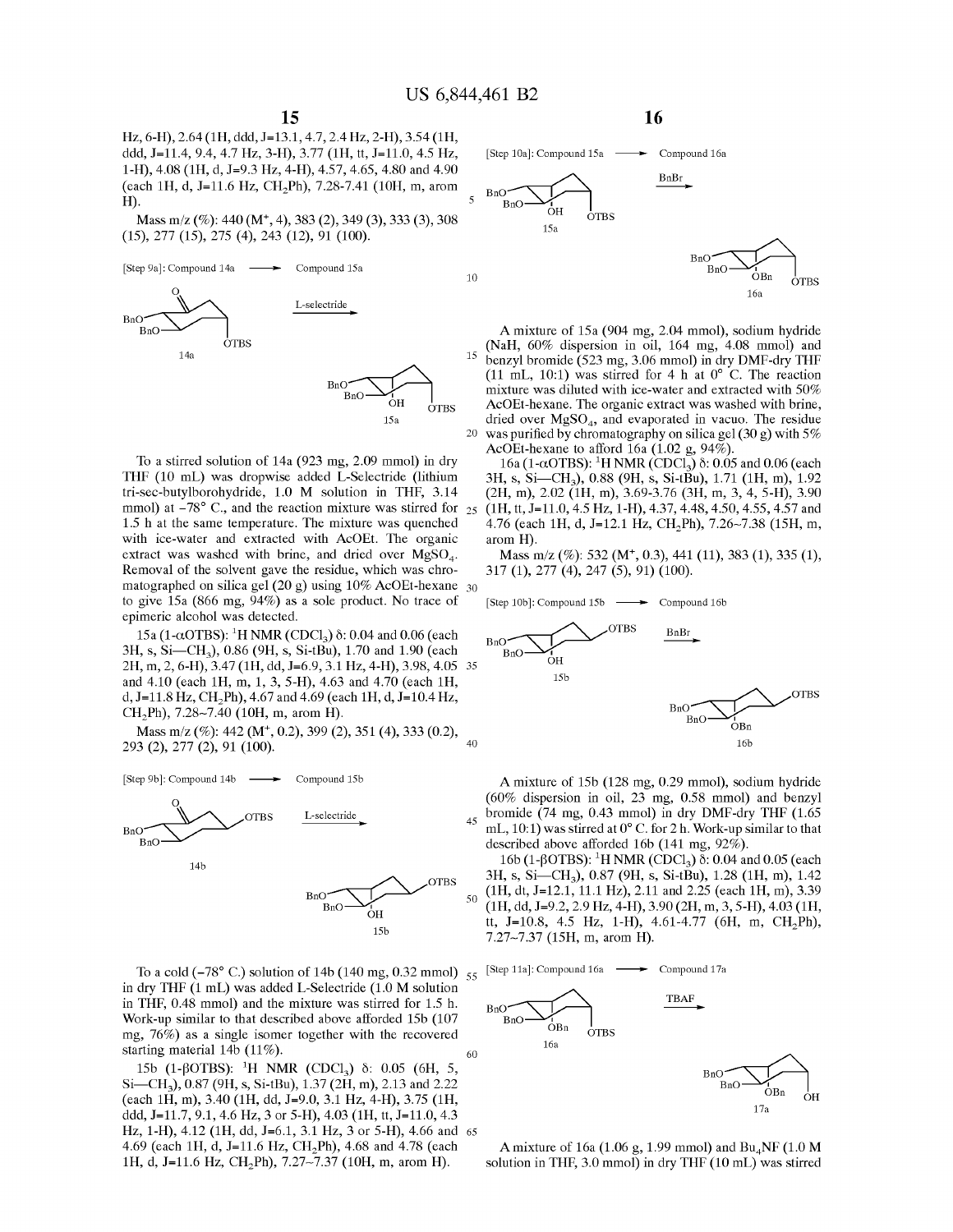for 30 min at 0° C. followed by at room temperature. After 5 h stirring, additional  $Bu<sub>4</sub>NF (3.0 mmol)$  was added and the reaction mixture was further stirred for 20 h at room temperature. The mixture was diluted with ice-water and AcOEt and the organic phase was separated. The aqueous 5 layer was reextracted with AcOEt and the combined organic extract was washed with brine, dried over  $MgSO<sub>A</sub>$ , and evaporated to dryness. The residue was purified by chromatography on silica gel (35 g) with 40% AcOEt-hexane to yield 17a (797 mg, 95%).

17a (1-αOH): <sup>1</sup>H NMR (CDCl<sub>3</sub>) δ: 1.69-1.80 (2H, m), 2.03-2.10 (2H, m), 3.58(1H, dd, *1=6.8,* 2.2 Hz, 4-H), 3.94~4.13 (3H, m, 1, 3, 5-H), 4.61 (2H, s,  $CH<sub>2</sub>Ph$ ), 4.63~4.70 (each 1H, d, J=12.1 Hz, CH<sub>2</sub>Ph), 4.72 (2H, s, CH<sup>2</sup> Ph), 7.27-7.34 (15H, m, arom **H).** 

Mass m/z (%): 418 (M<sup>+</sup>, 0.1), 327 (25), 309 (1), 91 (100).

[Step 11b]: Compound 16b - Compound 17b



A mixture of 16b (140 mg, 0.26 mmol) and Bu<sub>4</sub>NF (1.0) M solution in THF, 0.39 mmol) in dry THF (1 mL) was stirred at room temperature. After 2.5 h, additional Bu<sub>4</sub>NF (0.13 mmol) was added and the mixture was further stirred for 2 h. Work-up similar to that described above gave 17b

(104 mg, 94%).<br>17b (1-βOH): <sup>1</sup>H NMR (CDCl<sub>3</sub>) δ: 1.77 and 1.88 (each <sup>35</sup> lH, m), 2.07 (2H, m), 3.76 and 3.88 (each lH, m), 4.00 (lH, dt, J=9.4, 3.1 Hz), 4.09 (1H, m), 4.55 (2H, s, CH<sub>2</sub>Ph), 4.56, 4.62, 4.63 and 4.76 (each 1H, d,  $J=12.1$  Hz,  $CH_2Ph$ ), 7.27~7.51 (15H, m, arom H).

Mass m/z (%): 418 (M<sup>+</sup>, 0.2), 341 (1), 327 (15), 309 (1), <sup>40</sup> 91 (100).





A solution of methyl sulfoxide (DMSO, 717 mg, 9.18 ss mmol) in dry CH<sub>2</sub>Cl<sub>2</sub> (2 mL) was added slowly to a solution of oxalyl chloride (583 mg, 4.59 mmol) in dry CH<sub>2</sub>Cl<sub>2</sub> (3 mL) at  $-78^{\circ}$  C. The mixture was stirred for 5 min, and then a solution of 17a (1.60 g, 3.82 mmol) in dry CH<sub>2</sub>Cl<sub>2</sub> (7 mL) was added dropwise. The reaction mixture was stirred for 15 60 min and treated with triethylamine (1.934 g, 19.1 mmol) for 30 min at  $-78^\circ$  C. The cooling bath was removed, and the mixture was allowed to warm to room temperature, and then stirring was continued for 1 h. The reaction mixture was quenched with ice-water and extracted with  $CH_2Cl_2$ . The 65 organic extract was washed with brine, dried over  $MgSO<sub>4</sub>$ , and evaporated in vacuo. The residue was purified by

chromatography on silica gel (30 g) using 15% AcOEthexane to afford 18 (1.50 g, 94%).

18: <sup>1</sup>H NMR (CDCl<sub>3</sub>) δ: 2.48 (1H, dm, J=15 Hz), 2.62 (lH, dd, 1=13.9, 4.5 Hz), 2.79 (lH, dd, 1=15.0, 3.9 Hz), 2.87 (lH, dd, 1=13.9, 10.5 Hz), 3.99 (2H, m, 4, 5-H), 4.06 (lH, ddd, *1=10.3,* 4.5, 2.3 Hz, 3-H), 4.41, 4.52, 4.53, 4.59, 4.70 and 4.86 (each 1H, d, J=12.0 Hz, CH<sub>2</sub>Ph), 7.20~7.36 (15H, m, arom **H).** 

Mass m/z (%): 416 (M<sup>+</sup>, 1), 325 (16), 308 (1), 217 (10), 10 91 (100).



**A** solution of **DMSO** ( 46 mg, 0.59 mmol) in dry CH<sub>2</sub> claim<sub>2</sub> (200  $\mu$ L) was added slowly to a solution of oxalyl chloride (38 mg, 0.30 mmol) in dry CH<sub>2</sub>Cl<sub>2</sub> (300  $\mu$ L) at  $-78^{\circ}$  C. The mixture was stirred for 5 min, and then a solution of 17b (104 mg, 0.25 mmol) in dry  $\text{CH}_2\text{Cl}_2$  (500 mL) was added dropwise. The reaction mixture was stirred for 15 min and treated with triethylamine (126 mg,  $1.24$ ) mmol) for 30 min at  $-78^{\circ}$  C. The cooling bath was removed, and the mixture was allowed to warm to room temperature, and then stirring was continued for 1 h. Work-up similar to that described above afforded 18 (101 mg, 98%).



A mixture of 18 (713 mg, 1.71 mmol) and palladium, 10 wt % on carbon (142 mg) in EtOH (7 mL) was hydrogenolyzed under a atmospheric pressure of **H2** at room temperaso ture. After vigorous stirring for 3 h, AcOEt (7 mL) was added and stirring was continued for additional 2.5 h. The reaction mixture was filtered through a pad of Celite and the filtrate was evaporated to dryness to yield the crude triol (270 mg).

**A** mixture of the crude trial (270 mg), triethylamine (693 mg, 6.85 mmol), 4-dimethylamionpyridine (105 mg, 0.86 mmol) and tert-butyldimethylsiyl chloride (774 mg, 5.14 mmol) in dry **DMF** (3.5 mL) was stirred at 0° C. for 4 h. The reaction mixture was poured into ice-water and extracted with AcOEt. The organic extract was washed with brine, dried over  $MgSO_4$ , and evaporated in vacuo. The residue was purified by chromatography on silica gel (35 g) using 10% AcOEt-hexane to give 19 (466 mg, 73%).

Intermediate triol: <sup>1</sup>H NMR (CDCl<sub>3</sub>)  $\delta$ : 2.28 (1H, dd, 65 1=14.4, 7.7 Hz), 2.46 (lH, dd, 1=14.3, 3.6 Hz), 2.53 (lH, dd, 1=14.4, 6.3 Hz), 2.66 (lH, dd, 1=14.4, 3.6 Hz), 3.75 (lH, d, *1=5.2* Hz), 4.03 (lH, m), 4.12 (lH, br. Signal).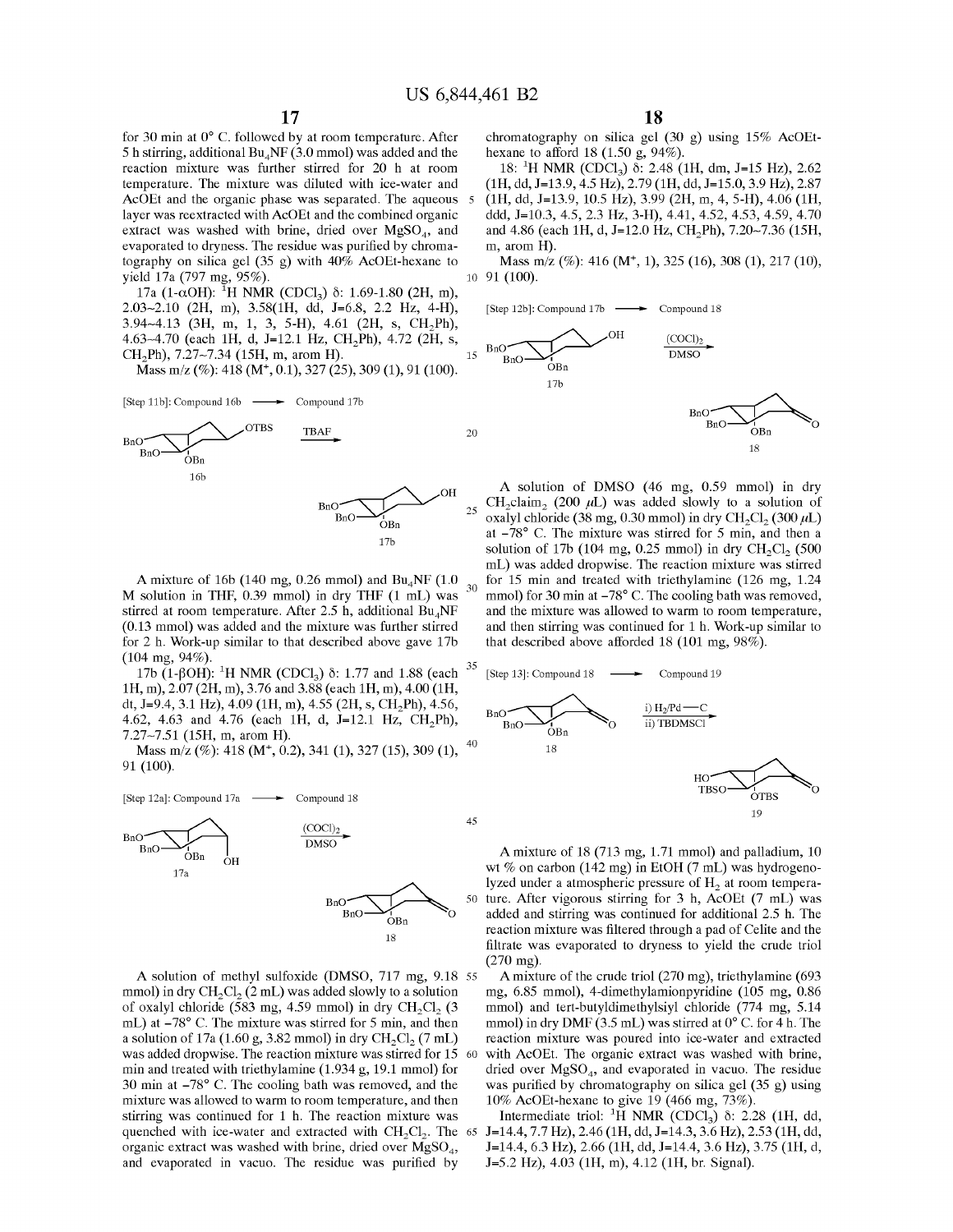Mass m/z (%): 146 (M+, 2), 128 (3), 110 (2), 87 (63), 60 (100).

19: <sup>1</sup>H NMR (CDCl<sub>3</sub>) δ: 0.07 (6H, s, Si—CH<sub>3</sub>), 0.086 and 0.092 (each 3H, s, Si-CH<sub>3</sub>), 0.86 and 0.90 (each 1H, s, Si-tBu), 2.25 (1H, dm, J=14.4 Hz), 2.46 (1H, ddm, J=13.8, 5 4.9 Hz), 2.60 (lH, dd, 1=13.8, 9.8 Hz), 2.63 (lH, s, OH), 2.77 (lH, dd, 1=14.4, 3.5 Hz), 3.80 (lH, m, 4-H), 4.28 (2H, m, 3, 5-H).

299 (12), 185 (95), 143 (100).

**1 H** NMR and Mass spectra of 19 were in agreement with those reported. Sicinski R R, Perlman K L, DeLuca **H** F, J. *Med. Chem.* 1994, 37, 3730-3738.

#### Example 4

(See Scheme IV):

from 19 was performed according to the published procedure (Sicinski R R, Perlman K L, DeLuca **H** F, J. *Med.* 20 *Chem.* 1994, 37, 3730-3738).



To a solution of 19 (1.12 g, 2.99 mmol) in dry CH<sub>2</sub>Cl<sub>2</sub> (10  $_{35}$ ) mL) was added 1-(trimethylsilyl)imidazole (839 mg, 5.98 mmol) at  $0^{\circ}$  C. After being stirred for 2 h at the same temperature, water (1.5 mL) was add and the mixture was stirred for 30 min. The reaction mixture was extracted with  $CH<sub>2</sub>Cl<sub>2</sub>$ . The organic extract was washed with brine, dried  $_{40}$ over  $MgSO<sub>4</sub>$ , and evaporated in vacuo. The residue was purified by chromatography on silica gel (30 g) with 3% AcOEt hexane to afford 20 (1.32 g, 99%).

20: <sup>1</sup>H NMR (CDCl<sub>3</sub>)  $\delta$ : 0.05 (6H, s, Si—CH<sub>3</sub>), 0.06 and 0.07 (each 3H, s, Si-CH<sub>3</sub>), 0.16 (9H, s, Si-CH<sub>3</sub>), 0.86 and 45 0.89 (each lH, s, Si-tBu), 2.17 (lH, dm), 2.36 (lH, dd, 1=13.7, 4.4 Hz), 2.73 (2H, m), 3.80 (lH, m, 4-H), 4.03 (lH, m), 4.24 (lH, ddd, *1=10.6,* 4.5, 2.3 Hz).

299 (99), 257 (57), 225 (22).





To a stirred solution of diisopropylamine (601 mg, 5.94 65 mmol) in dry THF (3 mL) was added butyllithium (BuLi, 1.4 M solution in hexane,  $4.24$  mL,  $5.94$  mmol) at  $-78^{\circ}$  C. The

mixture was stirred for 15 min and methyl (trimethylsilyl) acetate (869 mg, 5.94 mmol) was added. After being stirred for 10 min at  $-78^{\circ}$  C., a precooled solution of 20 (1.32 g, 2.95 mmol) in dry **THF** (5 mL) was slowly added. The reaction mixture was stirred for 1.5 h at the same temperature and allowed to warm to  $0^{\circ}$  C. The mixture was quenched with addition of saturated aqueous ammonium chloride (NH<sub>4</sub>claim) solution, and extracted with AcOEt. Mass m/z  $(\%)$ : 374 (no M<sup>+</sup>), 359 (2), 341 (2), 317 (61), The organic extract was washed with brine, dried over  $(0.42)$ ,  $185 (0.5)$ ,  $142 (100)$  $MgSO<sub>4</sub>$ , and evaporated to dryness. The residue was chromatographed on silica gel (35 g) using 3% AcOEt-hexane to give 21 (1.47 g, 99%) as an unseparable mixture of two isomers due to newly generated double bond isomerism. 21a (major): <sup>1</sup>H NMR (CDCl<sub>3</sub>) δ: 0.04, 0.05, 0.075 and

15 0.08 (each 3H, s, Si-CH<sub>3</sub>), 0.13 (9H, s, Si-CH3), 0.86 and 0.887 (each 9H, Si-tBu), 2.00 (lH, dd, 1=13.5, 4.7 Hz), 2.60 (lH, dm, 1=13.5 Hz), 2.72 and 3.28 (each lH, m), 3.62 (lH, The synthesis of 2-substituted phosphine oxide 23a,b m), 3.68 (3H, s, OCH<sub>3</sub>), 3.86 (1H, m), 3.95 (1H, m, 3-H), 5.62 (lH, s).

> 21b (minor): <sup>1</sup>H NMR (CDCl<sub>3</sub>) δ: 0.04, 0.05 (each 3H, s,  $Si-CH<sub>3</sub>$ ), 0.06 (6H, s, Si-CH<sub>3</sub>), 0.13 (9H, s, Si-CH<sub>3</sub>), 0.84 and 0.892 (each 9H, Si-tBu), 2.12 (lH, dd, 1=13.6, 3.8 Hz), 3.66 (3H, s, OCH<sub>3</sub>), 3.98 (1H, m), 5.70 (1H, s). 21a and 21b: Mass m/z (%): 502 (no M+), 487 (4), 445

25 (90), 413 (9), 385 (4), 355 (8), 313 (50), 281 (100).



To a solution of 21a,b (1.47 g, 2.93 mmol) in dry toluene (10 mL) was added diisobutylaluminum hydride (1 **M**  solution in toluene, 11.7 mL, 11.7 mmol) at -78° C. After being stirred for 1 h at the same temperature, the reaction mixture was quenched with a saturated aqueous sodium Mass m/z (%): 446 (no M<sup>+</sup>), 431 (7), 389 (100), 315 (4), potassium tartarate solution, and extracted with AcOEt. The AcOEt extract was washed with water, dried over  $MgSO<sub>4</sub>$ , and evaporated in vacuo. The residue was purified by chromatography on silica gel (35 g) using 10% AcOEthexane to afford 22a,b (1.36 g, 98%) as a mixture of two isomers.

CH<sub>2</sub>OH

22a, b

55 22a (major): <sup>1</sup>H NMR (CDCl<sub>3</sub>) δ: 0.04, 0.05, 0.058 and 0.07 (each 3H, s, Si-CH<sub>3</sub>), 0.13 (9H, s, Si-CH<sub>3</sub>), 0.87 and 0.889 (each 9H, Si-tBu), 1.93 (lH, dd, 1=13.6, 5.4 Hz), 2.24 and 2.38 (each lH, m), 2.50 (lH, br. D, 1=13.0 Hz), 3.56 TMSO TBSO (1H, m), 3.79 (1H, m), 3.89 (1H, m), 4.12 (2H, m), 5.44 (1H, m) TBSO  $(1H, m)$ ,  $3.79$  (1H, m),  $3.89$  (1H, m),  $4.12$  (2H, m),  $5.44$  (1H, <sup>1</sup>~ 60 t, *1=7.l* Hz).

22b (minor): <sup>1</sup>H NMR (CDCl<sub>3</sub>) δ: 0.058 and 0.063 (each 6H, s, Si-CH<sub>3</sub>), 0.13 (9H, s, SiCH<sub>3</sub>), 0.87 and 0.892 (each 9H, Si-tBu), 2.06 (lH, dd, 1=13.6, 4.0 Hz), 3.62 (lH, m), 4.05 (lH, m), 5.57 (lH, t, *1=7.0* Hz).

22a and 22b: Mass m/z (%): 474 (no M+), 441 (2), 399 (28), 349 (5), 325 (21), 307 (23), 285 (20), 253 (69), 235 (52), 73 (100).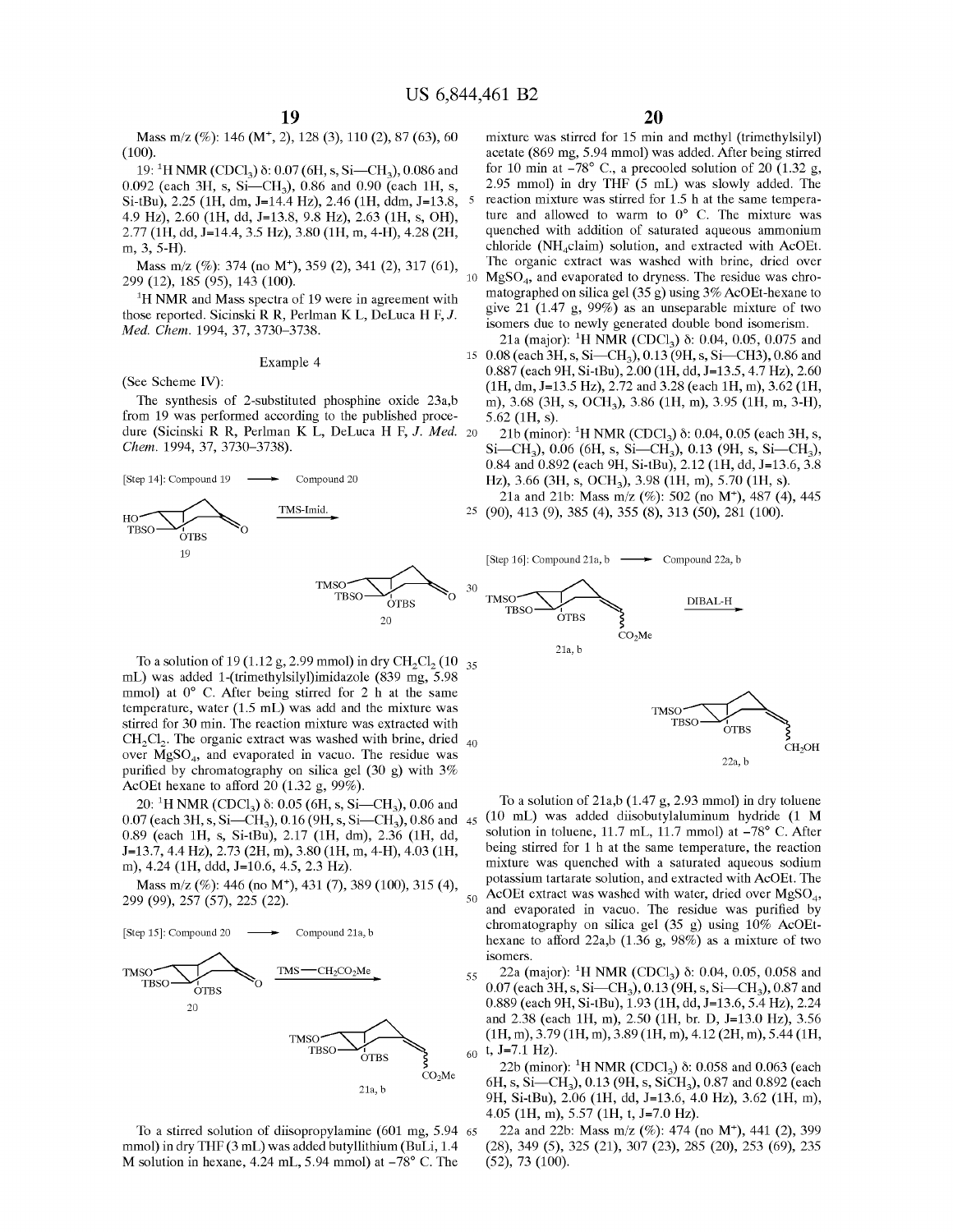



To a solution of 22a,b (1.35 g, 2.84 mmol) in dry **THF** (10 mL) was added n-BuLi (1.4 **M** solution in hexane, 3.12 mmol) at  $0^{\circ}$  C., a solution of freshly recrystallized p-toluenesulfonyl chloride (0.595 g, 3.12 mmol) in dry **THF**  15 (2 mL) was added dropwise, and the mixture was stirred for 20 5 min. n-BuLi (1.4 **M** solution in hexane, 4.26 mol) was added to a stirred, cold  $(0^{\circ}$  C.) solution of diphenylphosphine (768 mg, 4.2 mmol) in dry **THF** (3 mL) and the mixture turned orange in color. This orange solution was slowly added to the above tosylate in **THF** solution and the 25 mixture was stirred for 30 min at  $0^{\circ}$  C. Water (200  $\mu$ L) was added and the solvent was evaporated to dryness. The residue was dissolved in  $CH_2Cl_2$  (7 mL) and to this solution was added 100% hydrogen peroxide (9 mL). The mixture was stirred for 1 h at  $0^{\circ}$  C. and CH<sub>2</sub>Cl<sub>2</sub> layer was separated. The organic phase was successively washed with cold 2N sodium sulfite, water and brine, and dried over  $MgSO<sub>4</sub>$ . After evaporation of the solvent, the resulting residue was purified by chromatography on silica gel  $(80 \text{ g})$  with  $40\%$ purified by chromatography on silica gel (80 g) with 40%  $35$ <br>AcOEt-hexane to yield 23a,b (1.47 g, 79%) as a mixture of two isomers.

23a (major): <sup>1</sup>H NMR (CDCl<sub>3</sub>)  $\delta$ : -0.02, 0.00, 0.01 and 0.03 (each 3H, s, Si-CH<sub>3</sub>), 0.13 (9H, s, Si-CH<sub>3</sub>), 0.82 and 0.87 (each 9H, S I-tBu), 1.86 (1H, m), 1.99 (1H, m), 2.08 <sub>40</sub> [Method B] (lH, m), 2.42 (lH, br. D, 1=13.7 Hz), 3.10 (2H, m), 3.51 (lH, m), 3.72 (lH, m), 3.82 (lH, m), 5.24 (lH, m).

23b (minor): Most of the signals were overlapped with the major product 23a.

23a and 23b: Mass m/z (%): 658 (no M<sup>+</sup>), 643 (4), 601 <sup>45</sup> (100), 526 (19), 511 (4), 469 (48), 437 (15), 394 (9).

#### SCHEME I

Synthesis of 2-deoxy-glucose derivative 7 from O-glucose

[Method A]





#### SCHEME II

Synthesis of 2-deoxy-glucose derivative 7 from O-glucose

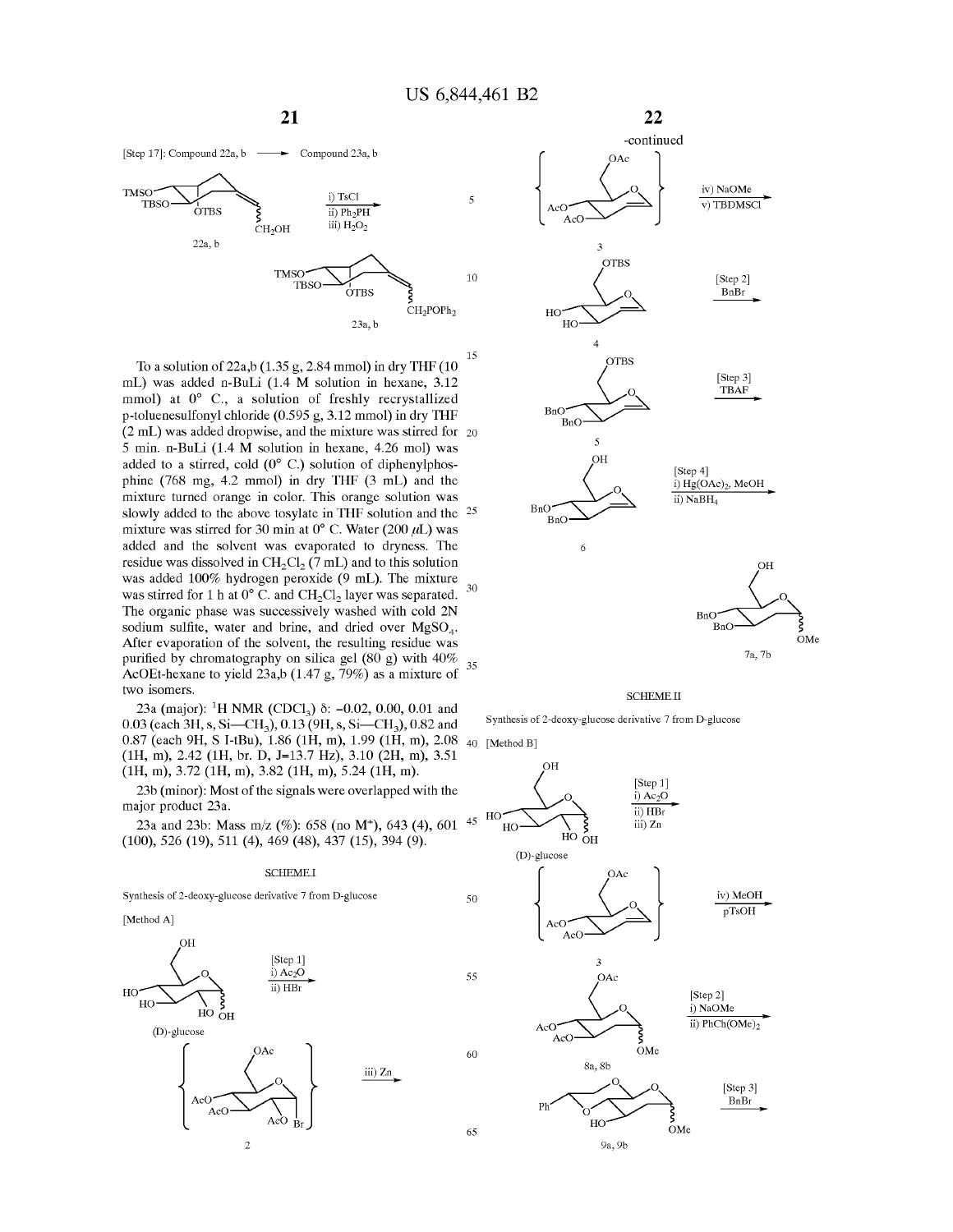**US 6,844,461 B2** 











#### SCHEME III

5

Synthesis of 4-substituted phosphine oxide 23a, 23b from 7